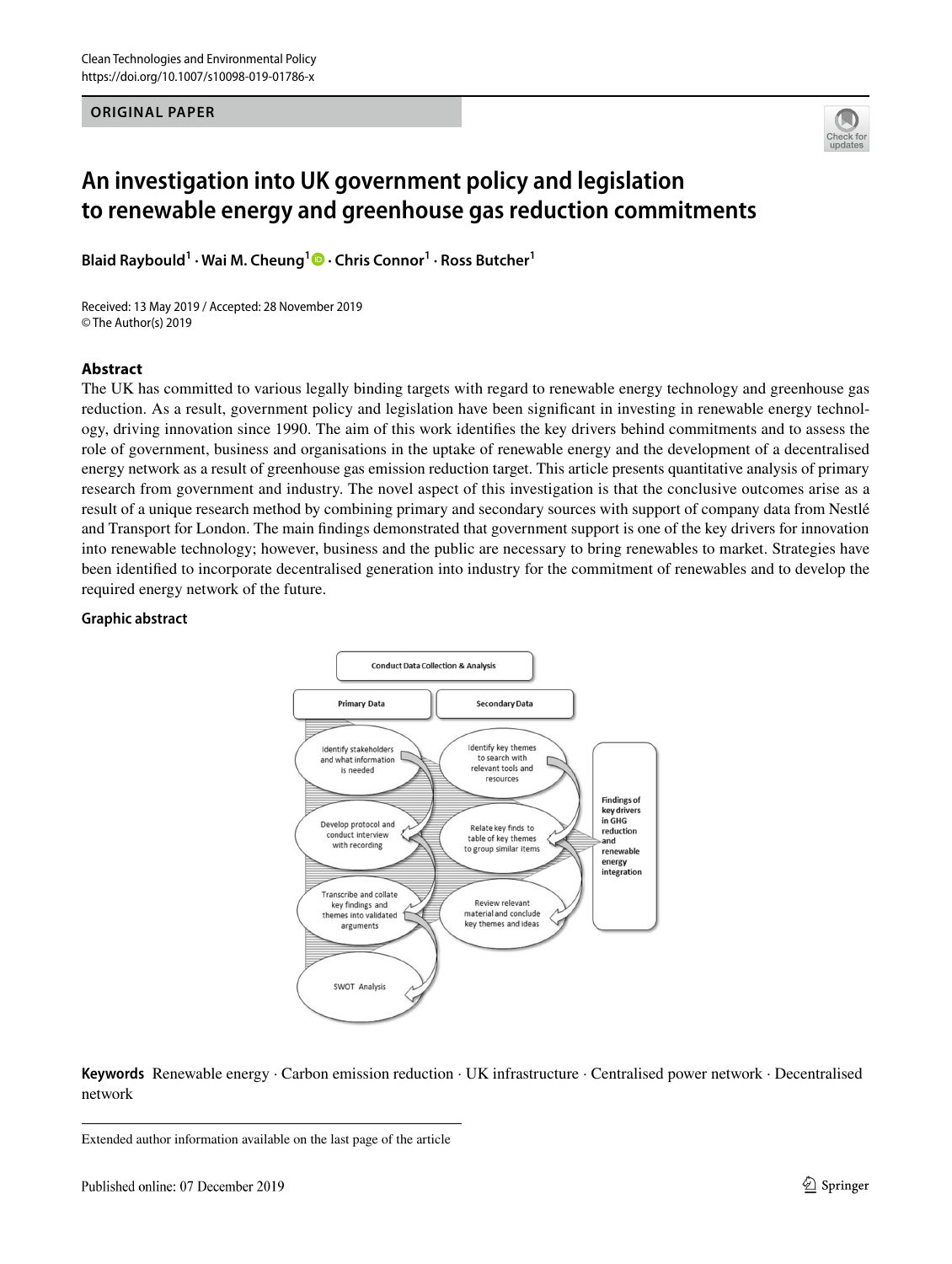#### **Abbreviations**

| AD             | Anaerobic digestion                            |
|----------------|------------------------------------------------|
| <b>CDP</b>     | Carbon disclosure project                      |
| DG             | Decentralised energy                           |
| <b>DSR</b>     | Demand side response                           |
| <b>BEIS</b>    | Department for Business, Energy and Industrial |
|                | Strategy                                       |
| <b>DECC</b>    | Department of energy and climate change        |
| <b>ESCos</b>   | Energy service companies                       |
| <b>EU ETS</b>  | EU Emissions Trading System                    |
| <b>FiTs</b>    | Feed-in-tariffs                                |
| GHG            | Greenhouse gas                                 |
| <b>GDP</b>     | Gross domestic product                         |
| <b>LCOE</b>    | Levelised cost of energy                       |
| Ofgem          | Office of Gas and Electricity Markets          |
| <b>OECD</b>    | Organisation for Economic Co-operation and     |
|                | Development                                    |
| <b>PV</b>      | Photovoltaics                                  |
| <b>PPA</b>     | Power purchase agreement                       |
| <b>RE100</b>   | Renewable Energy 100                           |
| R <sub>O</sub> | Renewables Obligation                          |
| <b>SMEs</b>    | Small and medium enterprises                   |
| <b>STA</b>     | Solar Trade Association                        |
| <b>SWOT</b>    | Strength, Weakness, Opportunity, Threat        |
| TfL            | <b>Transport for London</b>                    |
| <b>ULEZ</b>    | Ultra-low emissions zone                       |
| <b>VRE</b>     | Variable renewable energy                      |
| YoY            | Year-on-year                                   |

# **Introduction**

With the carbon crises growing in damaging capability, there is the necessity to turn to greener energies and cleaner ways of generating and using power (Ellabban et al. [2014\)](#page-15-0). The carbon footprint is a measure of the exclusive total amount of carbon dioxide emissions that is directly and indirectly caused by an activity or is accumulated over the life stages of a product' (Werdmann and Minx [2008\)](#page-16-0). Government, business and other organisations have their part to play in renewables. Each organisation takes a diferent approach to tackling the carbon issue, and the motivations behind the actions have been theorised and argued. The renewable industry is growing at a fast pace, and this is predicted to increase over the next ten years (Gielen et al. [2019](#page-15-1)). The advantages and disadvantages of various methods of energy generation are present in large amounts, and data analysis of this area could help inform investment decisions to drive environmental sustainability and fnancial savings.

The UK has committed to various legally binding contracts which set out obligation to reduce greenhouse gas (GHG) emissions and implement renewable energy technology. Government cannot implement required changes on their own, but a collective effort is needed. The UK government has set out a plan to 2050 in the Clean Growth Strategy which acknowledges the need for the private sector to bring renewable energy to market (BEIS [2017a](#page-14-0)).

The UK infrastructure has been built around a centralised power network, with the majority of the energy coming from large fossil fuel power plants connected to a vast transmission network (Kaundinya et al. [2009](#page-15-2)). The integration of renewable energy technology into the power network will inevitably reduce the UK's dependency on fossil fuel generators. This investigation aims to understand the changes needed to facilitate the power network of the future.

The purpose of this research is to investigate government, business and other organisations commitments and actions in greenhouse gas reduction and renewable energy power generation in the UK. This will provide an understanding of how the UK is collectively combatting climate change and the challenges faced across diferent sectors. Key aspects will be to critically assess the benefits and challenges of onsite and offsite energy generation, to demonstrate how technologies can be integrated into the UK energy infrastructure most efficiently to provide a recommendation for businesses and government on commitments and direction in renewable energy technology implementation. The layout of this paper is as follows: the background of government policy, legislation and roles of diferent organisation within the UK are investigated. This follows by the research methodology and case studies. Finally, discussions and conclusion of the research fndings are presented.

## **Relevant literature**

Renewable power generation technologies can offer virtually no carbon emissions and are becoming increasingly cost competitive (Simons and Cheung [2016\)](#page-15-3). In 2016, 165 GW renewable power capacity was implemented around the world, which accounted for approximately two-thirds of the total net new power capacity (Ozoemena et al. [2018\)](#page-15-4). This decrease in price has resulted in an increase in renewable generation technologies, particularly in solar photovoltaics (PV) and wind (IEA [2017\)](#page-15-5). The support policies put into place by government and organisations have had a large part to play in renewable production; however, the renewable economy has a direct impact on the rate of acceptance.

A report from the Department for Business, Energy and Industrial Strategy (BEIS) indicates a large decrease in the levelised cost of energy (LCOE) of renewables since the previous 2013 assessment (BEIS [2016a](#page-14-1)). The report also shows that onshore wind and large-scale solar generation will have a lower LCOE than combined cycle gas turbine generation (BEIS [2016a](#page-14-1)).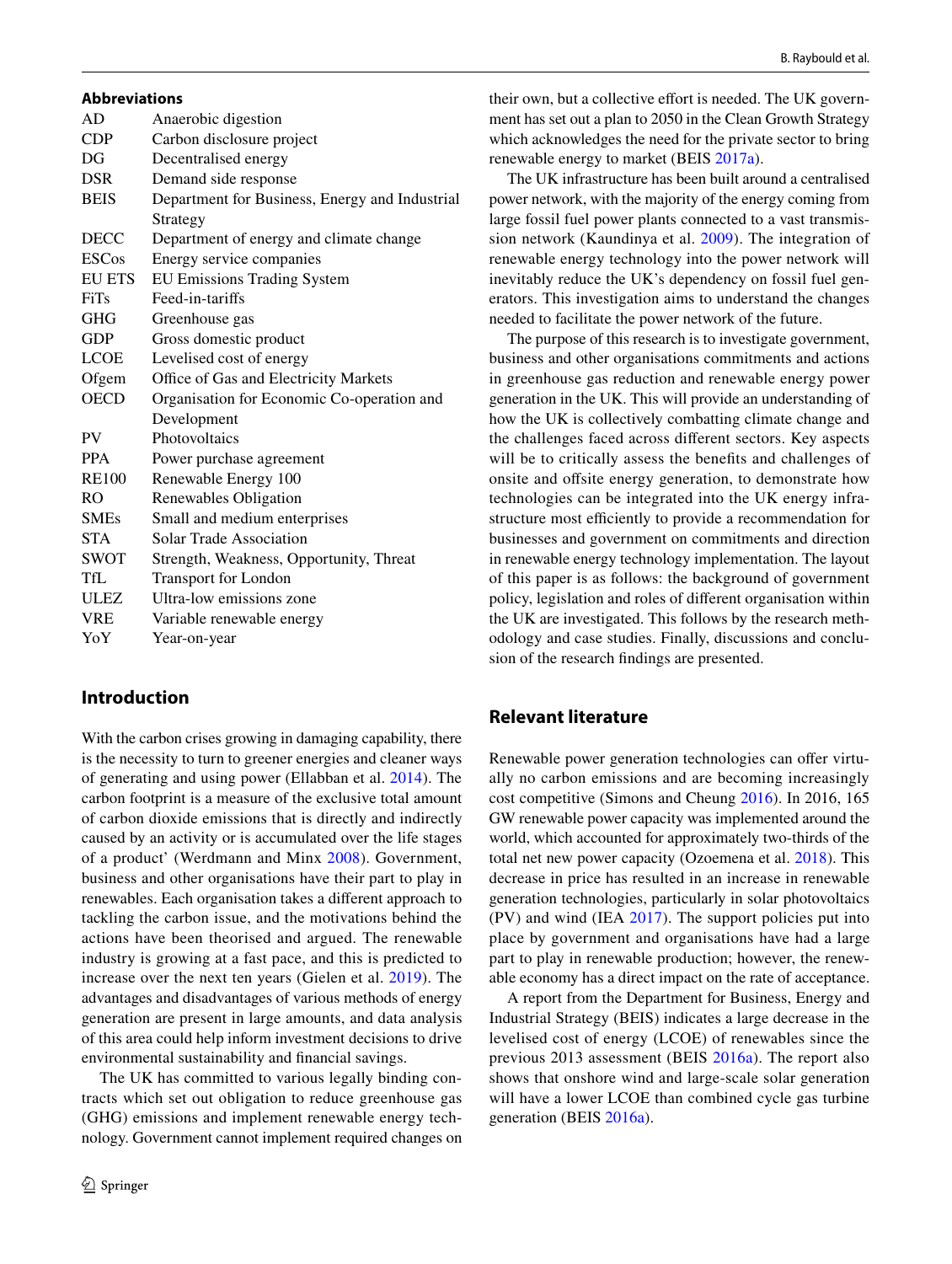In 2016, coal, oil and gas accounted for 54% of the UK's total energy generation, whilst nuclear supplied 20% and renewable energy supplied 25% (Energy-UK [2017](#page-15-6)). Many of the coal power stations that were built in the UK are approaching the end of their life, and these stations can be decommissioned or regenerated. Fossil fuel stations can be converted into renewable energy plants with capital investment. Where applicable, renewable technology could potentially replace some of the existing infrastructure; substituting traditional fossil fuel plants with low-carbon alternatives (Mardoyan and Braun [2015](#page-15-7)).

Between 1990 and 2016, it is estimated that greenhouse gas emissions in the UK have fallen from approximately 800 to 470 MtCO2e. This reduction of over 300 MtCO2e has not been accredited to a single particular source; however, at certain points it may be possible to speculate what the key drivers of the change were.

The UK commitment to carbon reductions is set out in the 2009 EU Renewable Energy Directive (Maroušek et al. [2015\)](#page-15-8), which imposes to achieve 15% of its energy consumption from renewable energy sources by 2020; this includes 30% of all electricity generation to be from renewables (Directive 2009/28/EC [2009\)](#page-15-9). Furthermore, by 2050 the UK has committed to carbon emission reductions of 80%.

Since 2010, Feed-in-tarifs (FiTs) have been in efect and are used to incentivise investment into small scale renewable electricity generation. Generators of less than 5 MW can install renewable generation technology and export energy to the grid which would be viable for payment from the FiT. Between 2010 and 2016, almost 6000 MW of capacity was added and confrmed on the FiT scheme (UK Government [2016](#page-16-1)), and between 2010 and 2015, there was a 35% reduction in emissions from the power sector, with further predicted success in low-carbon generation for 2020 (BEIS [2016b](#page-14-2)). However, within the report it identifes that direct savings from some governmental policies are difficult to quantify.

The EU Emissions Trading System (EU ETS [2018\)](#page-15-10) is another policy based on a cap and trade principle which drives emissions down over time and promotes investment in green energy. This policy currently limits emissions from more than 11,000 heavy energy using installations. The EU Climate Action group identifes that 'robust policies at EU and country level and the application of lowcarbon technologies have contributed to carbon reductions. Evaluations confrm that innovation on renewable energy and energy efficiency has been the main driver behind the emission reductions in recent years, while the shift between economic sectors has had a marginal efect (European Com-mission [2017](#page-15-11))'.

Business and industrial processes in the UK have accounted for approximately 25% of the total reduction in GHG emissions since the 1990 baseline, with a total reduction of 83.2 MtCO2e across the two sectors (BEIS [2018a\)](#page-14-3). Today, the business and industry sector accounts for over 50% of the electricity used in the UK representing the largest consumption of electricity across all sectors (BEIS [2017b\)](#page-14-4). Energy expenditure contributes to a large proportion of a company's costs, with the average industrial business in the UK spending £7346 on electricity (Business Energy [2018\)](#page-14-5). Energy saving can therefore contribute to cost savings, resulting in higher operating profts. It is estimated that by 2030, £6 billion could be saved through investment in cost-effective energy-efficient technologies (BEIS [2017a\)](#page-14-0).

Environmental sustainability has become part of some leading organisations market strategies. An increase in media attention around climate change and corporate responsibility has been found to have a statistically signifcant efect on public opinion (Brulle et al. [2012\)](#page-14-6), and corporate social responsibility campaigns have been proven to enhance people perceptions of sponsor image, reputation and credibility (Pfau et al. [2008\)](#page-15-12). This could be an opportunity for corporations to build brand recognition and increase reputation through implementing carbon reduction across the value chain. Jolly [\(2014](#page-15-13)) argues that an increase in revenue and expansion of markets is driven by the motivation that a green economy brings. For example, Siemens Real Estate saved approximately £4 million in 2012 through reduced energy costs, reducing emissions by a further 17,000 t of  $CO<sub>2</sub>$  (Epstein and Buhovac [2008](#page-15-14)).

As well as having the potential to increase the uptake of renewable energy generation in the UK, DG (decentralised generation) has been suggested as a key opportunity for UK government to react to the ageing electricity infrastructure and forecast capacity constraints; rather than replacing the centralised infrastructure like for like, there is the opportunity to redesign the infrastructure to incorporate a decentralised network with signifcant benefts. It is estimated that up to £50 billion may be needed to invest in the UK energy network to provide energy security for a future that has increasing demand for electricity (Strbac et al. [2016](#page-15-15)). The increased provision of a decentralised network has been explored as an opportunity to reduce the cost of a network capacity upgrade.

DG (also known as distributed energy) difers from the traditional centralised energy network. Rather than large power plants providing the grid with energy which is then transported through transmission cables across the country, a DG network typically consists of a single standing or small array of electricity generation devices between 1 kW and 5 MW which are located close to where the energy is being consumed (Ho et al. [2015](#page-15-16)). The generator can be connected to the electricity grid to export excess energy for payment (Chmutina and Goodier [2014\)](#page-14-7). Industrial energy users wanting to generate electricity can do so via onsite and offsite energy generation. As previously discussed, energy price volatility is expected to cause an increase in prices and DG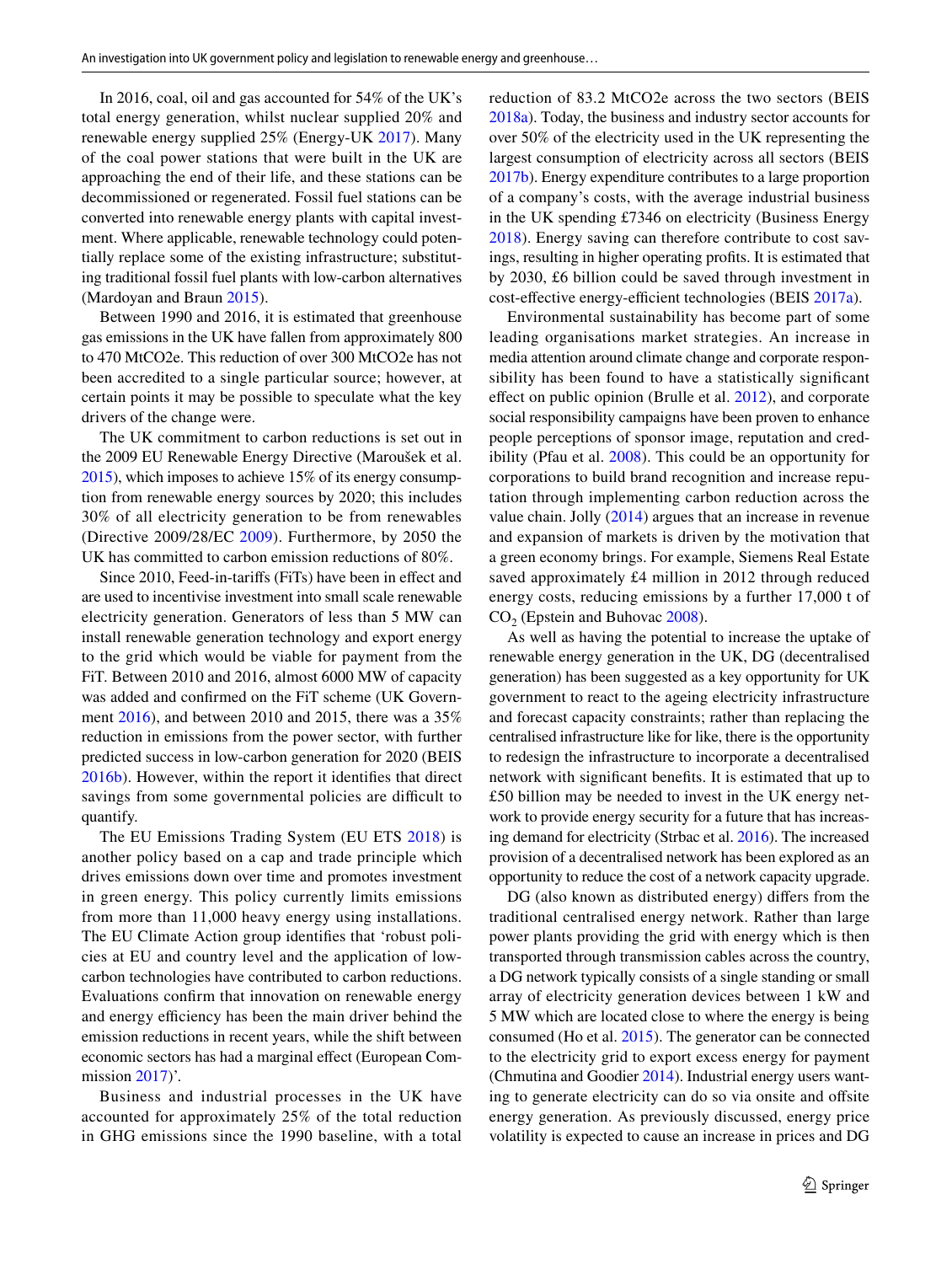has been argued as a way to mitigate the risk of market price fuctuation to provide a stable price and energy security (Carley [2009](#page-14-8)). Typically, wind, solar, biomass heating and anaerobic digestion have been installed as onsite renewable technologies which can also add beneft to cost savings and energy security (Jolly [2014\)](#page-15-13).

A few challenges exist with onsite DG; for example, high levels of initial investment, time and resource allocation to the project, lack of expertise in energy management and physical footprint of technology (Berkes [2009](#page-14-9)). Although it may be possible to install an anaerobic digestion (AD) system onsite to provide some of the total energy required in industry, larger operations such as a wind farm will require lots of space and licensing (Maroušek et al. [2018](#page-15-17)). This has led to some corporations implementing an offsite generation approach.

With an increase in electricity demand and supply, a smart grid could provide support for energy management at a local level, being an ancillary service to demand shifting and renewable DG (DECC [2014\)](#page-15-18). The innovation aims to enable a more fexible system where generators can communicate in real time with consumers, and vice versa, with incentives to use energy away from peak time thus mitigating risk of network congestion (Energy and Climate Change Committee [2016\)](#page-15-19).

Demand side response (DSR) has been identifed as a potential to delivering a secure energy future (Ho et al. [2013\)](#page-15-20). DSR can mitigate risk by shifting demand where there are constraints or opportunities within the electricity network (Chen and Yin [2017](#page-14-10)). The DECC have concluded that the cost of deployment of DSR schemes would be made economically viable (Strbac et al. [2012](#page-15-21)). It is estimated that in the UK, the DSR potential of industrial and commercial consumers is between 4 and 30% of their corresponding peak demand, totalling 15% of fexible demand resources by 2030 (Imperial College London and Element Energy [2014](#page-15-22)).

From the literature fndings, several knowledge gaps have been identifed:

- The UK government has made multiple incentives, both positive and negative, around carbon emissions. There is a need to investigate the efectiveness of government policy and the limitations.
- The key incentives behind renewable energy generation are difficult to place definitively. This research investigated specifc organisations committed to renewable energy, identifying the key benefts and incentives of carbon reduction.
- This work also investigated the benefts and challenges of onsite and offsite DG from an industry perspective and offers a conclusion on what strategies could be used to implement DG technologies for business to reduce emissions and beneft fnancially.

• The benefits and challenges associated with the introduction of a decentralised network and smart grid is being assessed in this research, and conclusions made to help strategic direction for business and industry.

A methodology is needed to investigate these missing elements which are discussed in the following section. The novel aspect of this investigation is that the conclusive outcomes arise as a result of a unique research method by combining primary and secondary sources with support of company data from Nestlé and Transport for London.

# **Methodology**

The research primarily utilises qualitative research from primary and secondary sources to identify key trends and motivations with regard to the key drivers of renewable energy and carbon reduction. This methodology is considered a valid technique when conducting research that is not numerical, but rather verbal and descriptive.

As seen in Fig. [1,](#page-3-0) the overall approach is divided into two stages, namely primary data and secondary data gatherings:

1. Primary data gathering is used to identify companies of whom are willing to participate in in-depth, one to one interviews. These focus sessions were conducted with multiple professionals working in industry and government.



<span id="page-3-0"></span>**Fig. 1** Research approach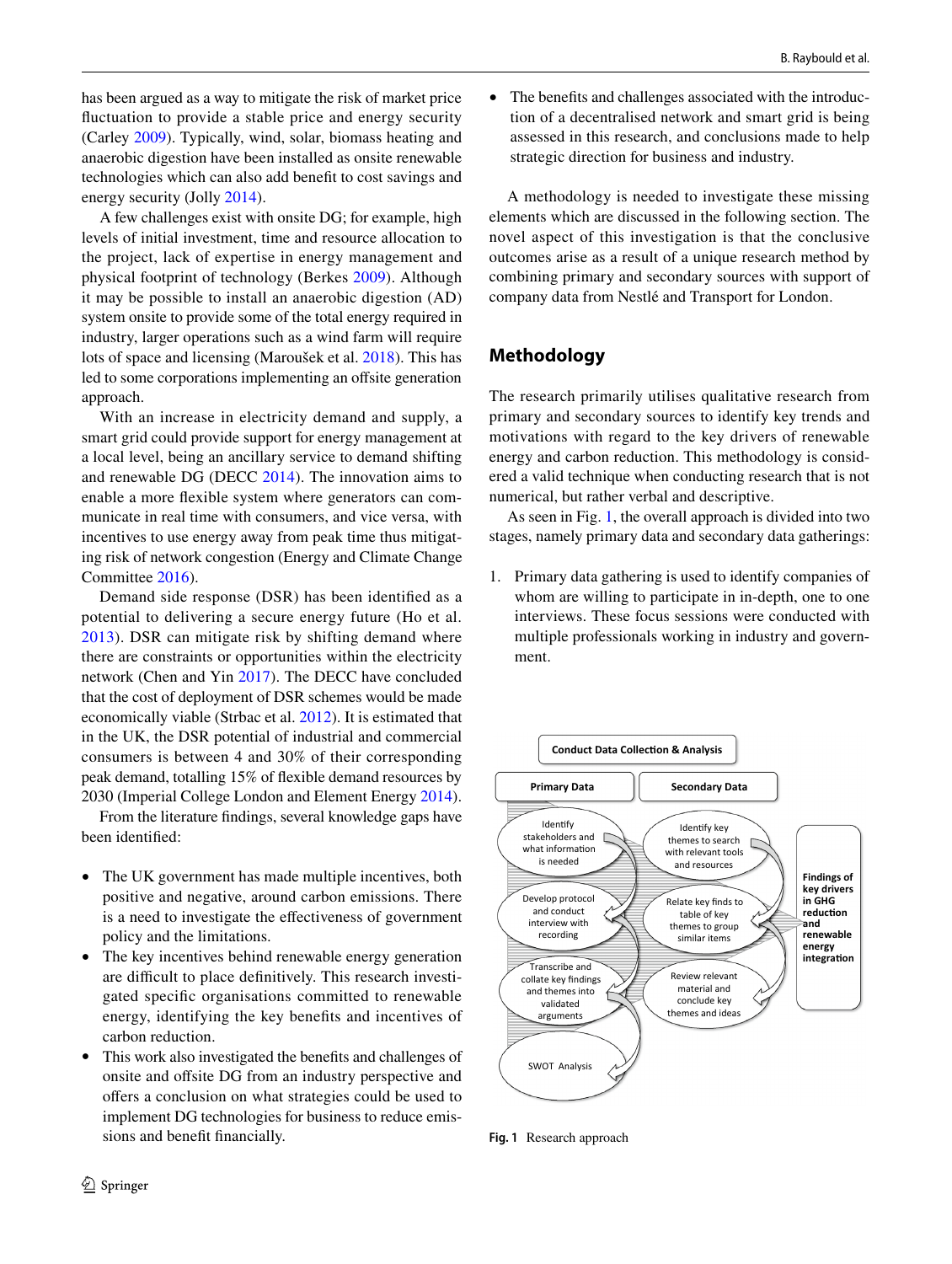2. Secondary sources were analysed to provide additional views in relation to the research. These sources were used to verify, falsify or contextualise information sourced from primary research (Stewart and Kamins [1993](#page-15-23)).

#### **Primary research**

An exploratory, in-depth interview is appropriate to ascertain detailed information about a person's thoughts relevant to the general aims and objectives of a research topic (Gill-ham [2005](#page-15-24)). The interview is used to demonstrate organisation-specifc drivers in relation to GHG reduction and renewable energy technology and will distinguish the diferent views of the various organisations. The process follows a tried and tested method, with the key instrument being the interviewer.

- Identify stakeholders
- Identify potential sources of information—what is needed
- Develop an interview guide that lists questions or issues to be explored during the interview
- Ensure ethical research standards are followed
- Conduct pilot interview to ensure the proposed interview will investigate the research statement effectively
- Set up interviews with stakeholders
- Conduct interview, recording all information electronically
- Transcribe data
- Verify any information necessary through further research
- Analyse data and interpret into report

The interviews were conducted with UK-based companies Nestlé and Transport for London. Each interview takes about 40 min. Role of interviewees ranges from customer and marketing manager, and head of sustainability. Additionally, there was an anonymous interviewee whose role is the chairman of company A.

The advantage of an in-depth interview is the ability to get more detailed data surrounding the topic, from professionals working in the industry. A key disadvantage is that interviewees may be naturally biased towards their organisation due to their stake in the work carried out. Therefore, focus is on open-ended questions around the total environment to try to eliminate bias (Boyce and Palena [2006](#page-14-11)). It is also key to build up a rapport with the interviewee to get the most valuable information (Given [2008](#page-15-25)).

A SWOT analysis was used to offer a strategy for business and government in relation to decentralised generation implementation. This initially involved gaining primary research from professionals working in the industry via a general conversation to generate a map of strengths, opportunities, weaknesses and threats. This individual contribution was an attempt to gain a broad range of answers and remove dominant views and bias that could have resulted from a group discussion. Once all answers were mapped, the total list was sent out to the participants to rate each option from 1 to 5, where 5, for example, was an opportunity not to be missed and 1 was an opportunity that was not viable. An average was drawn, and those options above and equal to 3 were identifed and put forward. Strategies were then applied to relevant factors. These can be identifed in ["Appendix"](#page-12-0).

## **Secondary research**

Goodwin [\(2012](#page-15-26)) argues that secondary analysis can be used in the absence of, or as a supplement to primary research. Throughout this research, secondary research is used to highlight areas where primary research could offer more insight and also to verify and falsify primary research. Secondary research allows quantitative analysis of the large amount of data including statistical analysis and policy review.

One of the main reasons the proposed method deploys a secondary research approach is because primary research involves the generation of data, whereas secondary research uses primary research as a source for data analysis. Secondary research was from relevant sources including books, journals, articles and reports. Bibliographic databases and search engines were used to explore key themes. Key themes such as renewable obligation for energy generators, comparing emissions in the energy sector, greenhouse gas emissions by sector and these key sources were then added to a spreadsheet which was split into diferent categories. Each category was then analysed, validated and summarised to present a conclusion within the article. For example, in the next section under "[Result and fndings](#page-4-0)", Figs. [3](#page-5-0), [4,](#page-6-0) [5,](#page-6-1) [6](#page-6-2) and [7](#page-7-0) are generated from secondary sources used to explore diferent key themes.

# <span id="page-4-0"></span>**Result and fndings**

The research in case studies (["The role of UK government"](#page-5-1) to "[The Role of Organisations](#page-8-0)" sections) is to understand the actions taken by various organisations in the UK to understand the drivers behind GHG reductions and integration of renewable energy technology. The fnal case study ("[Decentralised generation"](#page-8-1) section) is focussed on decentralised generation in industry, presenting the key benefts and challenges.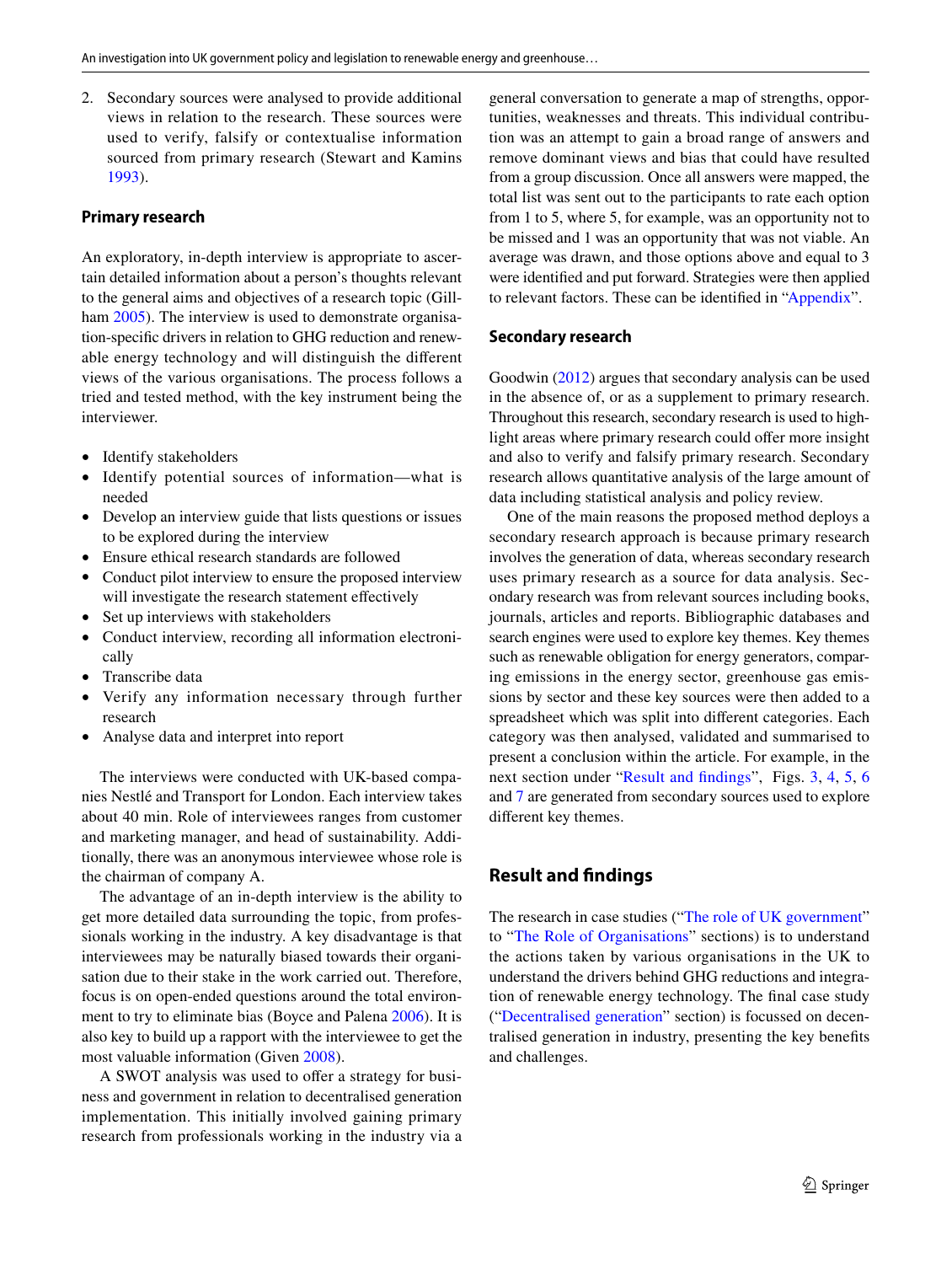<span id="page-5-2"></span>



<span id="page-5-0"></span>**Fig. 3** Buy-out and mutualisation ceiling 2010–2017 (Ofgem [2018](#page-15-27))

#### <span id="page-5-1"></span>**The role of UK government**

Between 1990 and 2008, there was a steady decline in the rate of emissions at approximately 10 MtCO2e per year. As seen in Fig. [2](#page-5-2), there is a turning point between 2008 and 2009 where the emissions reduced by 57 MtCO2e. This is most likely due to the economic crises and the subsequent collapse in the economy. The fnancial crash resulted in the UK gross domestic product (GDP) decreasing by 17.6% and \$507 billion resulting in the deceleration of industrial output which would have had a significant effect on GHG emissions (Campello et al. [2010](#page-14-12)). The trend, however, continues and in between 2009 and 2016 GHG emissions reduce at an average rate of 14.5 MtCO2e per year.

The renewable obligation (RO) was introduced as a UK policy in 2002, and Fig. [3](#page-5-0) shows that between 2002 and 2009 the effective price per unit rose by  $0.27 \text{ f/kWh}$ . Furthermore, from 2009 through to 2017 the efective price per unit rose by 1.04 £/kWh with an average YoY increase of 0.18 £/kWh (Ofgem [2018\)](#page-15-27). Figure [4](#page-6-0) shows that the increase in efective unit price has an inverse correlation with respect to the amount of GHG produced by the energy supply sector. In an investigation into the policy of a renewable portfolio standard, Sun and Nie ([2015\)](#page-15-28) conclude that schemes such as RO worldwide are efective in reducing carbon emissions.

As seen in Fig. [5](#page-6-1), since 1990 the energy supply sector had the largest impact on the reduction of GHGs (BEIS [2018b](#page-14-13)). This 56% reduction has resulted in 157.7 MtCO2e not being emitted into the atmosphere per year compared with 1990 baseline. The energy supply sector now accounts for 21% of total emissions compared with 34.9% in 1990. Further analysis shows that the biggest YoY reduction in GHG emissions happened between 2012 and 2016 at an average rate of 20.7 MtCO2e per year, compared with the average decrease of 6 MtCO2 per year between 1990 and 2016.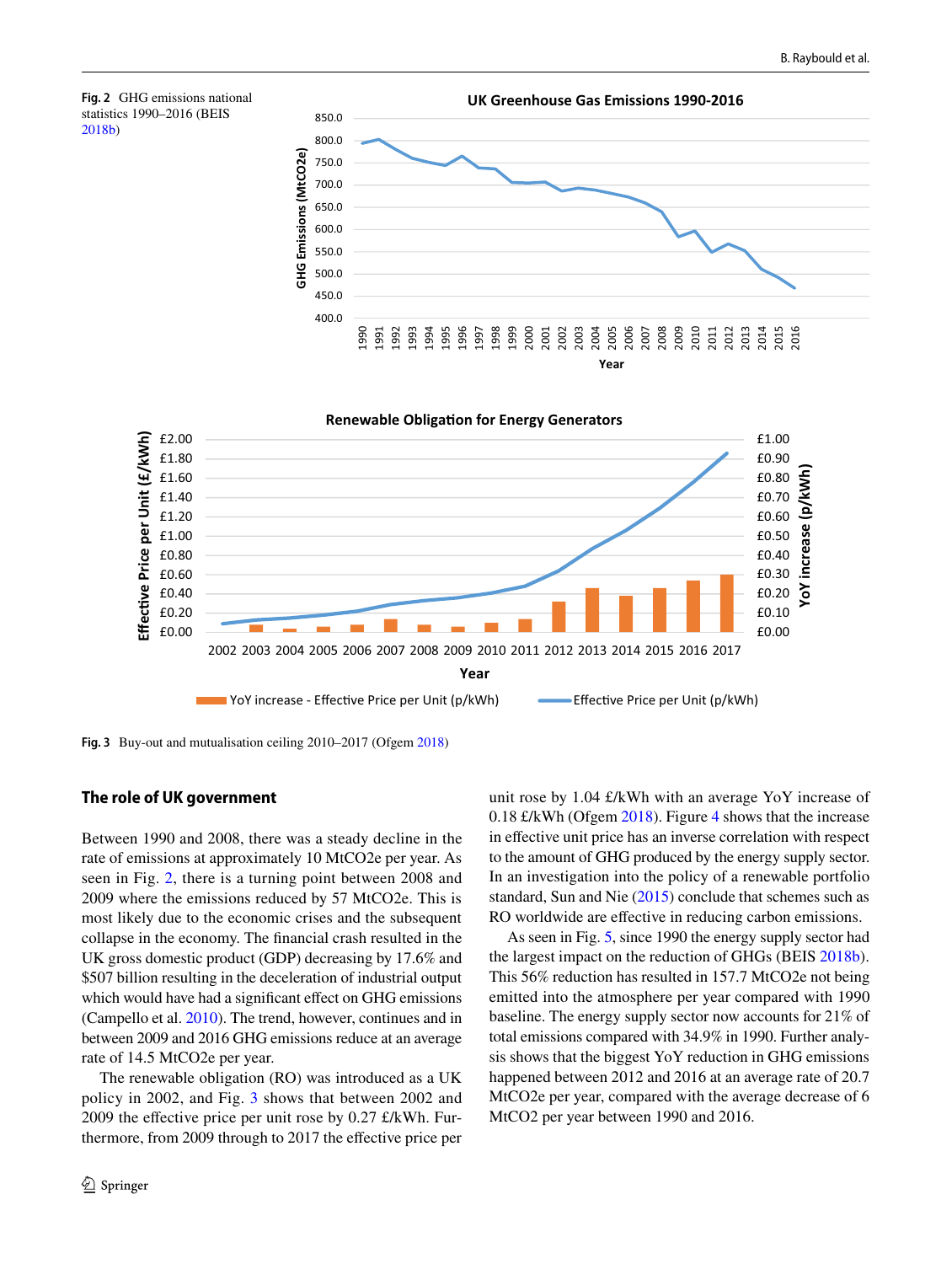

**Comparing the Introduction of the RO with Emissions in the Energy Sector** 

<span id="page-6-0"></span>**Fig. 4** (RO) buy-out and mutualisation ceiling 2010–2017(Ofgem [2018\)](#page-15-27) and UK GHG emissions 1990–2016 (BEIS [2018a](#page-14-3))

<span id="page-6-1"></span>

<span id="page-6-2"></span>**Fig. 6** Feed in tarifs: commissioned installations by month, December 2017 (BEIS [2017a](#page-14-0))

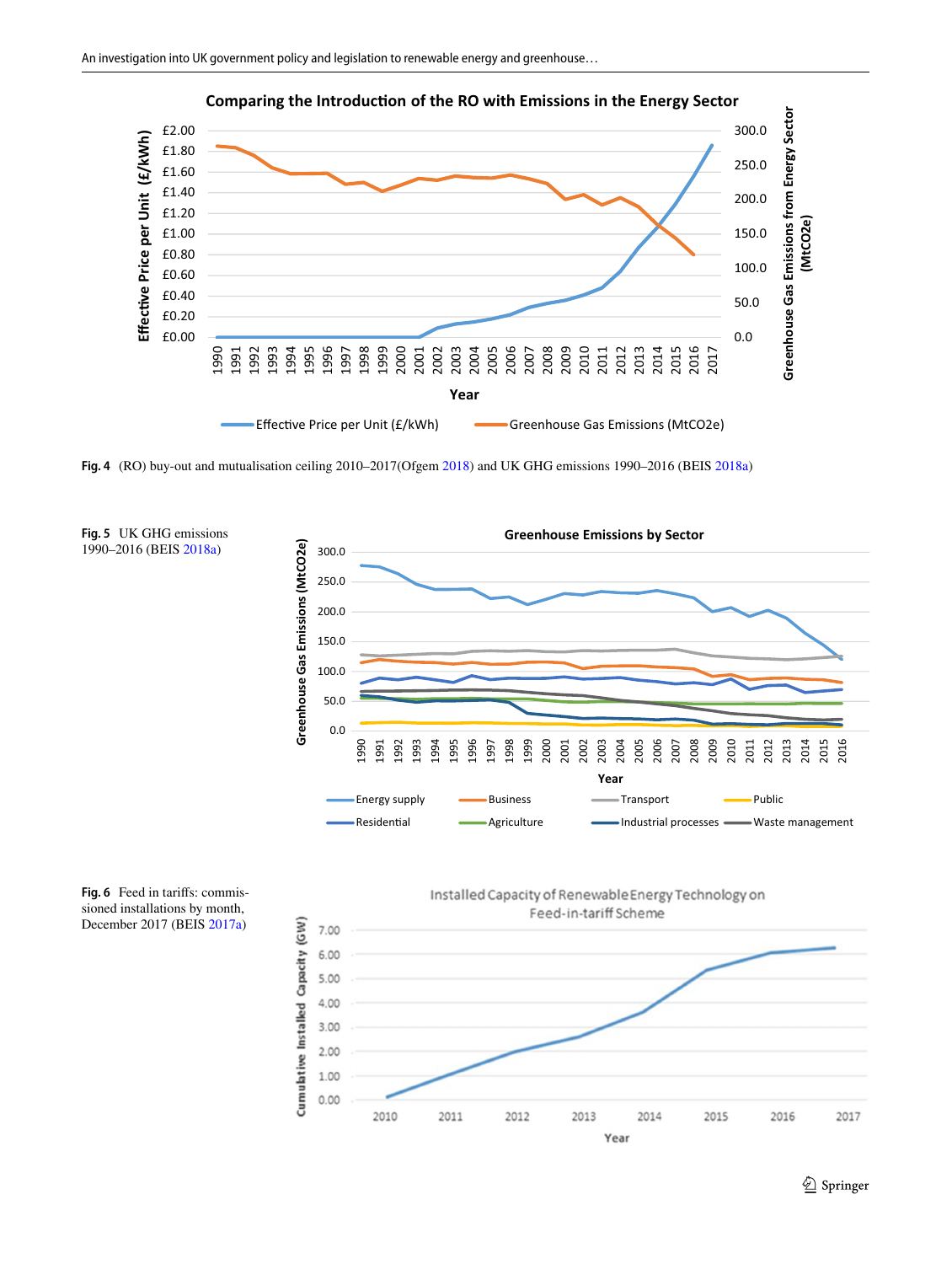

<span id="page-7-0"></span>**Fig. 7** Fuel used in electricity generation and electricity supplied (BEIS [2018b](#page-14-13))

Figure [6](#page-6-2) shows that the cumulative capacity commissioned by the FiT scheme rose from 117 MW in 2010 to 6251.7 MW in 2017 resulting in a net increase of 6134.7 MW of capacity in the UK. In 2016, this resulted in 20% of total installed renewable capacity falling under the FiT scheme. Sun and Nie [\(2015\)](#page-15-28) have identifed that FiTs around the world are widely recognised as being a key driver in increasing the amount of installed capacity of renewable energy.

An interview was conducted with Transport for London (TfL) to understand how government organisations are working to reduce GHG emissions. It was discussed in the interview that the implementation of the ultra-low emissions zone (ULEZ) in London is scheduled for 2019 which will aim to incentivise low-emission vehicles with the aim to reduce pollution from cars in the capital. Benefts will be a cleaner London and will showcase the UK as a leader in GHG emission reduction incentives.

With the transport sector now accounting for the largest percentage of GHG emissions of any sector, TfL, amongst other organisations, is implementing changes to combat climate change. TfL commented that "Climate change is the number one issue impacting transport in the UK and around the world today. In London, we want eighty per cent of all journeys to be made by foot, walking, running, cycling or public transport and all new road vehicles driving in London to be zero emission by 2040".

At the end of 2016, 25% of total electricity generation in the UK was met by renewable energy technology as shown in Fig. [7.](#page-7-0) In order to meet the 2020 target of 30%, another 18.8 TWh of electricity generation will be needed assuming demand stays same. Members of Parliament on the climate change committee reportedly warned that the UK, at its current rate, is likely to fail in its 2020 commitments (Cowburn [2017](#page-15-29)).

One key issue that has been argued is that policy needs to be focussed on broader investment conditions (OECD [2017](#page-15-30)). The Organisation for Economic Co-operation and Development (OECD) have highlighted that lack of a fnancial framework around climate change investment has led to a difficult market to drive change (Ang et al. [2017](#page-14-14)). Changes to banking regulations over the last decade have meant longterm debt financing has been more difficult to secure which afects funding of capital investment into renewable projects. The UK government responded to this issue by initiating the setup of the Green Investment Bank in 2012. In 2016, £770 million was committed for capital investment, resulting in 30 projects being fnanced. In 2016, this resulted in an additional 13,428 GWh potential generation in the UK (The Green Investment Bank [2016](#page-16-2)).

BEIS presented The Clean Growth Strategy in 2017 (BEIS [2017a](#page-14-0)), which sets out the plan for clean economic growth up to 2050. Between 2015 and 2021, the government has committed to invest £2.5 billion in low-carbon innovation, with an additional £4.7 billion from the National Productivity Investment fund, which represents "the largest increase in public spending on UK science, research and innovation since 1979" (HM Treasury [2016\)](#page-15-31). The report sets out where the funding will be allocated, detailing 73% being shared between transport, power and cross-sector. It is argued that the key role for government in aiding the green growth in economy is to set out the framework for action across the economy. The report suggests business, civil society and people will be key drivers in delivering key changes.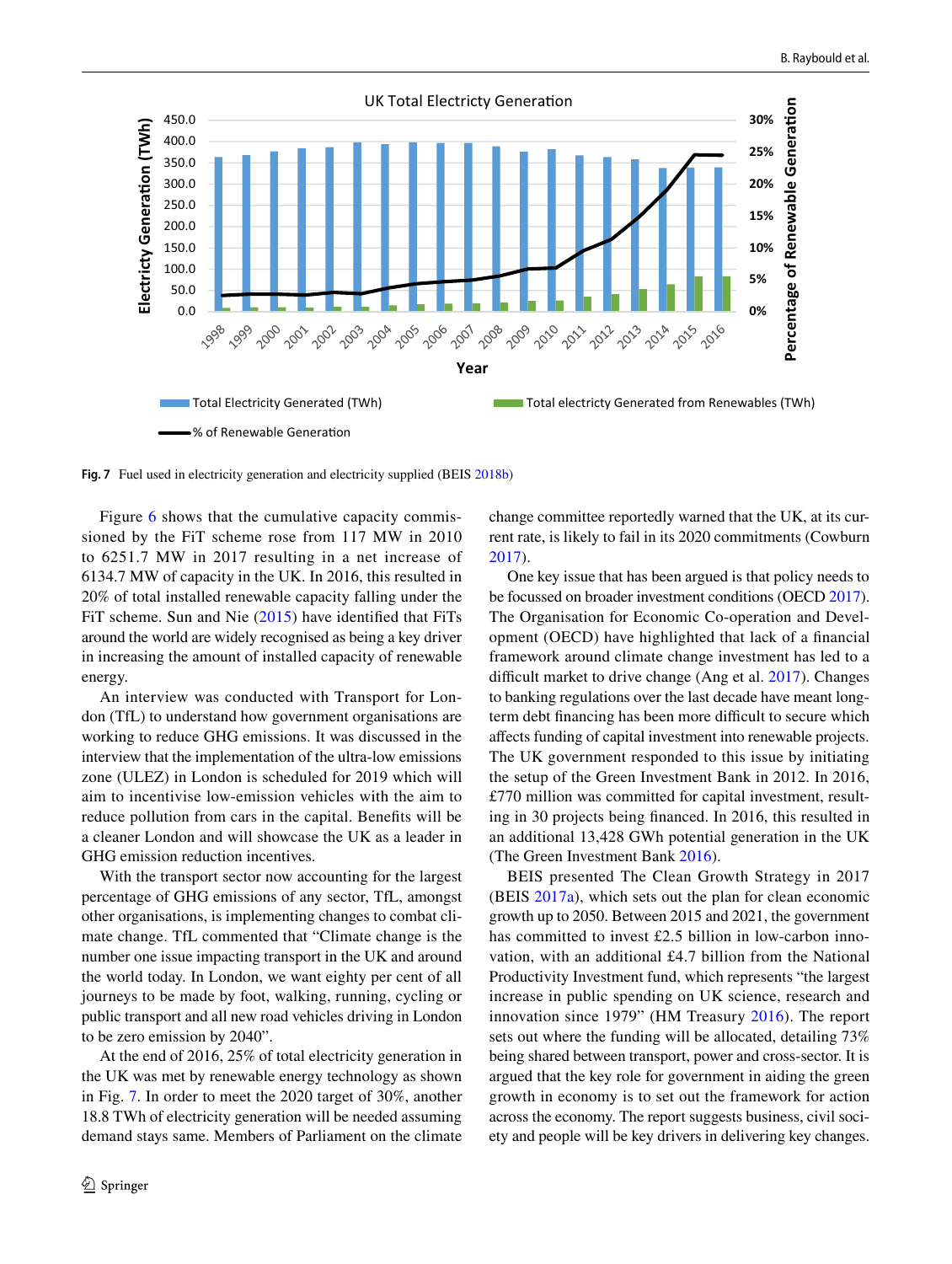## <span id="page-8-2"></span>**The role of UK businesses**

Nestlé has made efforts to work towards a sustainable supply chain by procuring 80% of their resources from audited and compliant suppliers by 2020. Nestlé UK&I commented on the drivers of sustainability within the industry, "Traceability and accountability are now key drivers of consumer behaviour, and it is necessary to ensure that companies are sourcing. Unsustainable practice today could result in a more volatile global supply chain, with increased costs and risk associated with procuring raw materials".

However, it is argued that business sustainability should be driven by the improvement to bottom line fnances. The CEO of General Electric announced that increased revenues and competitiveness must be the primary focus of environ-mental sustainability efforts (Epstein and Westbrook [2001](#page-15-32)). This argument was replicated by "Company A" who highlighted fnances are the driver of capital investment: "There's a big driver on company's reputation. When a company has a capital expenditure opportunity, they would usually require a maximum of three years before they hit the break-even point. However, they wouldn't have seen that break-even point on the capital until nine or ten years down the line".

Responsibility for shareholder return has been argued to drive investment decisions. In all ten of the world's top ten companies, growth and responsibility to shareholders are part of their key strategy in some description. "Company A" explained: "Externally corporations always promote the benefts of what they are doing, but internally, because a business is a business and there is a responsibility to give back to the shareholders, everything comes back to money".

Onsite decentralised generation can contribute to both energy and carbon savings for an organisation. In 2012, Kraft foods commissioned a combined heat and power system which used waste coffee to generate power and heat which served the site. The overall project resulted in an electrical capacity of 250 kW and thermal capacity of 265 kW which resulted in 1400 t of GHG being saved annually through  $CO<sub>2</sub>$  neutral production (Kraft Foods [2012](#page-15-33)).

PPAs can establish more stable energy prices for the future, whilst contributing to the addition of new renewable energy resources. Nestlé UK has recently demonstrated their commitments to renewable energy by committing to a PPA with Community Wind power. This investment will provide almost half of the electricity needed for its UK operations and will serve for at least 15 years. Nestlé UK commented:

This is a newly commissioned wind farm, generating new energy, creating capacity that didn't previously exist and capable of providing half of our electricity needs. It's a proud moment for us and means we have reached another key milestone in our efforts to become a sustainable business.

Marks and Spencer highlighted that they have over 2,000 suppliers sourcing from an estimated 20,000 farms and 100,000 small holdings, with over 2 million individuals being involved in the global supply chain, this identifes that a proportion of a manufacturers product comes from third party suppliers (Marks and Spencer [2018\)](#page-15-34). GSK demonstrated this issue by publishing their carbon footprint evaluation (GSK [2015\)](#page-15-35). This identifed that 51% of its total carbon contribution came from purchased goods and services which was valued at 10.5 MtCO2e per year. This compared with only 18% of its total carbon emissions coming from operations and logistics that the company has direct control over. The fnal 31% was evaluated to be at the consumer end in product use and disposal. "Company A" confrmed this argument commenting: "For most businesses, the biggest carbon footprint is coming from their supplier, which they don't have direct control over. They can obviously have influence by not offering business, but in reality, they can't really do that".

#### <span id="page-8-0"></span>**The role of organisations**

Organisations have responded to the challenge of climate change by leveraging the strength of collaboration and power in numbers. The climate change group Renewable Energy 100 (RE100) now has over 100 members committed to procuring 100% of their energy from renewables. Commitments from business have been argued to emphasise the importance of energy management and help bring energy management into the core business strategy. Offering advice and guidance for renewable energy integration into business portfolios has helped the world's largest corporations make changes more efficiently, realising the cost savings that come from decarbonisation. Nestle agreed with this philosophy stating: "It can be challenging to stay up to date with the changing policies on a global basis and being part of the RE100 makes it easier to innovate and make changes within the business. By working with others, we can increase demand for renewable energy worldwide, reducing costs and mitigating risk".

#### <span id="page-8-1"></span>**Decentralised generation**

The 2050 carbon target brings challenges that face the electricity network across the UK. The government has proposed to decrease emissions by increasing the application of lowcarbon generation, electrifcation of the transport and heating sectors, and by decommissioning high-carbon energy generators like unabated coal by 2025 (HM Government [2017](#page-15-36)).

The ageing equipment and dated planning systems are currently used around the UK (Shezan et al. [2015\)](#page-15-37). The current value of transmission assets in the UK is estimated at approximately £13 billion. The volume increase in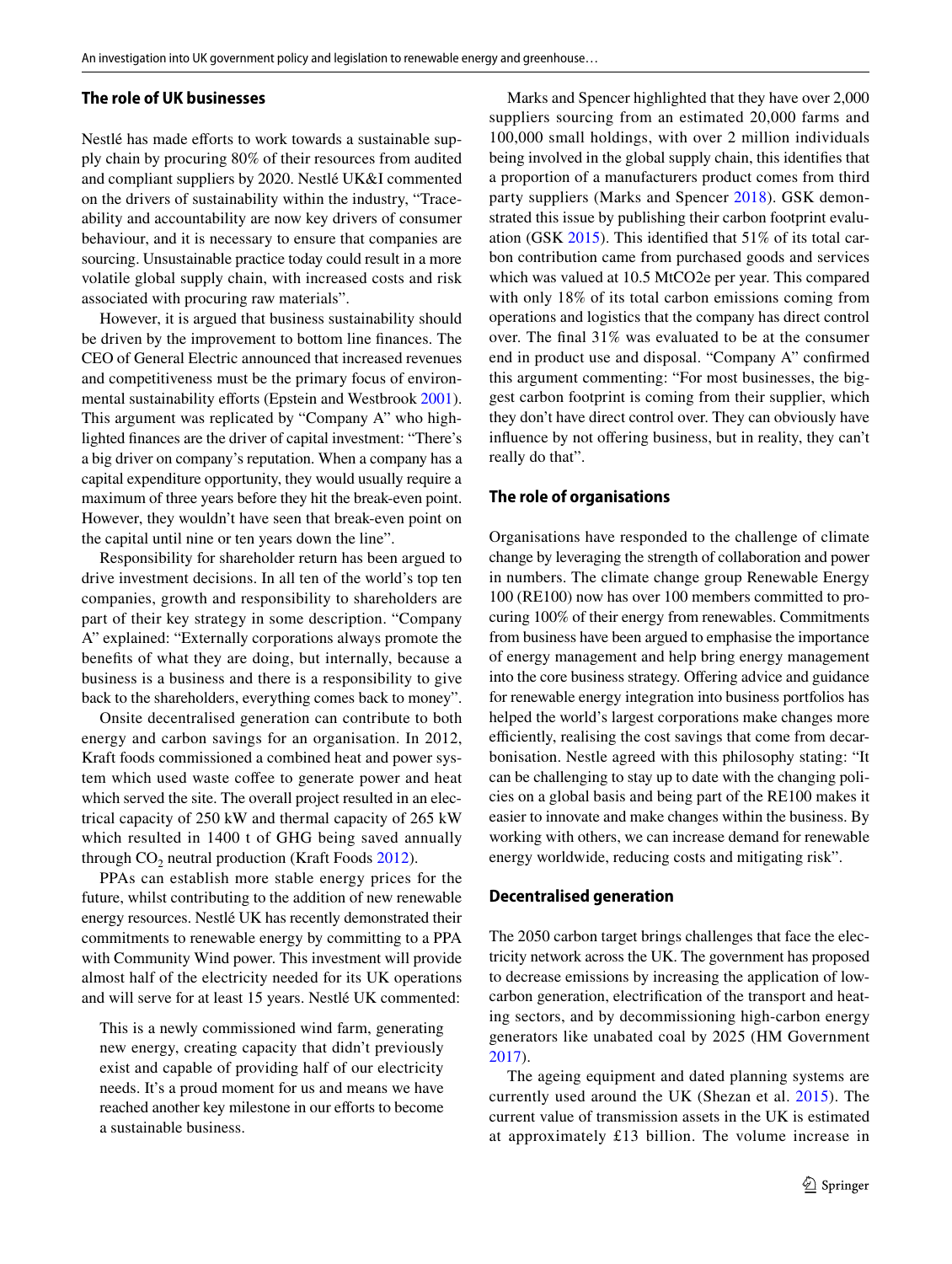renewable generation expected to 2050 will require a forecasted infrastructure upgrade of between £23 billion and £53 billion by 2030. The University of Cambridge energy policy research group acknowledges that the introduction of a functioning smart network will allow more fexibility in the system. They also pointed out that "the cost of the distribution network reinforcements could be reduced by more than 50%" (Strbac et al. [2016](#page-15-15)).

In 2006, it was estimated that DG systems accounted for less than 10% of total electricity supply in the UK (Department for Trade and Industry [2007](#page-15-38)), growing to an estimated capacity of between 8.24 and 17.30% in 2010 (Allan et al. [2015\)](#page-14-15). In the Clean Growth Strategy, the UK government identifes an additional £80 million to support deployment of necessary infrastructure changes to the UK power network. Not only does this include network upgrades, but also the implementation of a UK "Smart Grid" which will be designed to reduce the cost of energy consumption for households and business, with a forecast potential saving of £40 billion to 2050. Renewable energy deployment is a key opportunity to meeting emissions targets, and the UK government has committed to investing an additional £440 million in the smart network and further reducing the cost of renewables to advance the uptake into the private sector (BEIS [2017a](#page-14-0)).

As well as the potential of postponing upgrades to the centralised energy network, another potential opportunity is the reduction in transmission costs with the implementation of DG. Further to a reduced demand for physical transmission assets, costs are saved in energy losses through cables. Approximately 6.5% of generated electricity is lost as it is transmitted and distributed to consumers (The Association for Decentralised Energy [2016](#page-15-39)), so the implementation of decentralised network can present more efficient distribution through less waste.

It was estimated that in the past decade the rate at which the global population is using resources is fourfold the amount earth can sustain (Bjørn et al. [2017](#page-14-16)). Public concern surrounding climate change has stimulated business to become more involved in actions protecting the environment. By focusing on waste management and energy efficiency, businesses can leverage decentralised generation to incorporate sustainability into their operations and business model.

The implementation of an anaerobic digestion (AD) system at a Nestlé confectionery manufacturing site in the UK resulted in carbon and fnancial savings alongside recognition in becoming a leader on the Dow Jones Sustainability Index. During an interview, Nestle explained,

The implementation of an AD system onsite in Fawdon has allowed us to demonstrate our ability to lead the industry in sustainable manufacturing. The system reduces the sites carbon emissions by 10% and accounts for 8% of the total energy used on site.

Additionally, the implementation saves approximately £300,000 per annum through direct energy savings and incentive pay-out from the FiT, as well as a further £200,000 per annum on costs associated with disposal and discharge of waste. At a cost of approximately £3.6 million, the payback period is estimated to be 4–5 years, which is considered low risk compared to other renewable energy technologies (Clearfeau [2013](#page-15-40)). Nestle commented that "The longer payback period of 4–5 years can be justifed through our commitments to reducing our environmental impact. The installation has acted as a catalyst to help the wider business understand what actions they can take to be a sustainable business".

The Nestlé and Community Wind Power collaboration brings together capital investment from Nestlé and technical expertise from Community Wind Power to demonstrate the feasibility of ofsite DG. Large companies across the globe are using PPAs to scale up their use in renewable energy by procurement directly from the generator. Unilever demonstrates the use of PPAs can aid renewable energy commitments, and they concluded that: "Renewable energy is cost as technology costs fall and infrastructure capital costs remain at historically low rates. Power purchase agreements are a simple way to achieve this, by enabling companies to contract directly with producers of renewable energy".

One key beneft of a PPA is the ability for corporate buyers to collaborate and share risk in one renewable energy project. This risk sharing solution can be an attractive proposition for buyers without the capital necessary for an individual PPA. Another beneft of having a shared PPA is the ability to have a termination clause built into the contract. This shared option is becoming an increasingly popular choice with energy buyers, especially small and medium enterprises (SMEs) that do not need total energy generated from a wind farm (World Business Council for Sustainable Development [2016\)](#page-16-3). PPAs are generally long term of 10+ years, and this structure provides price security by hedging against market price volatility (World Business Council for Sustainable Development [2016](#page-16-3)). NRG BEIS ([2016c](#page-14-17)) renewables validated this theory by commenting that "Longterm power purchase agreements bring predictability, reduce risk and allow renewable energy developers throughout the energy system to plan, manage and fnance the new projects. These factors help drive new projects, bringing more and more renewables into the energy system".

Growing electricity demand and decommissioning of centralised energy networks create an uncertainty around energy prices and availability. Industrial electricity prices in 2016 were approximately 7.8 p/kWh, and by 2031, this is expected to rise by 56.4% to 12.2 p/kWh (BEIS [2016c](#page-14-17)).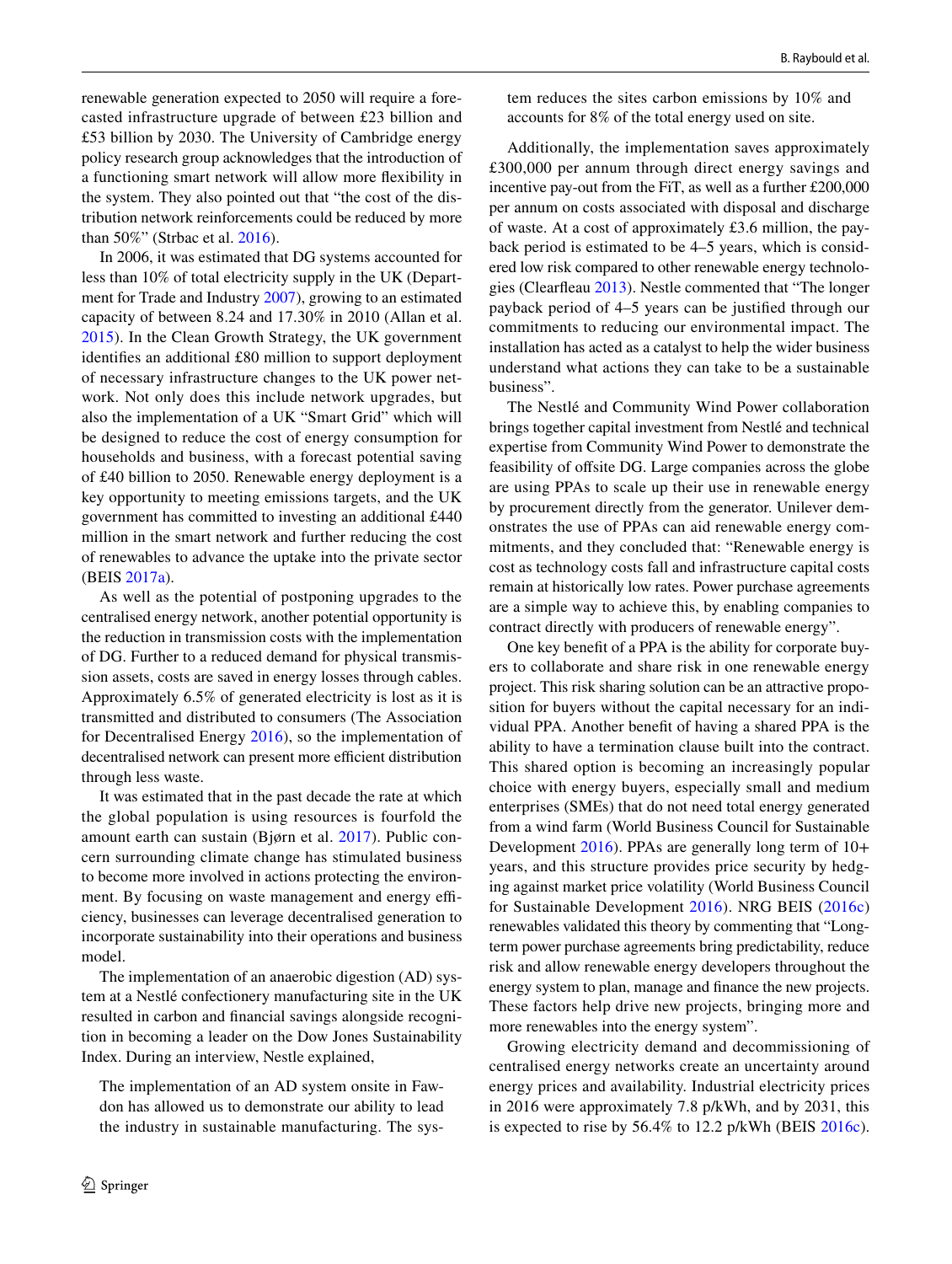<span id="page-10-0"></span>

This will have an impact on corporation overheads; thus, by investing into renewable energy, savings can be made.

The price of carbon is forecast to increase at its highest rate since 2007, reaching a peak in 2030 as shown in Fig. [8.](#page-10-0) Between 2022 and 2030, BEIS forecasts the price of carbon to increase YoY at a mean £5.5/t of  $CO<sub>2</sub>$ , to £49/t of  $CO<sub>2</sub>$ in 2030 compared with the current price of approximately £4.2/t of  $CO<sub>2</sub>$ . At over 12 times the current trading price, this will have the biggest efect on companies who make no changes to reduce their impact on carbon emissions. The use of renewable DG could provide a secure source of low carbon power for those companies that implement the technologies.

Capital investment is argued to remain a key barrier for businesses of all sizes and in particular SMEs. The cost and payback period of DG remain signifcantly longer than what is usually expected for business, with technologies typically falling between 5 and 15 years assuming continued incentivised payments of relevant schemes (Carbon Trust [2012](#page-14-18)). For SMEs it may not be commercially viable yet to invest capital into DG.

To establish a smart system where businesses can export excess energy to the grid additional connections are required. These connections cost the consumer and are made up from asset costs and the wider infrastructure costs (Ofgem [2014](#page-15-41)). It has been identifed that this can be higher than 10% of the total cost of a DG project, and these alone are identifed as barriers for DG implementation. Nestle endorses these sources arguing that:

The UK government has been relying excessively on business to facilitate the upgrade in network infrastructure in order to increase capacity. For multiple projects the connection and upgrade costs were too high. Investment from government into the network is necessary if decentralised network is truly to become integrated into business.

Technical ability in energy management has been identifed as being a barrier for businesses that have never had such an in-depth engagement in the operation (Defra [2008](#page-15-42)). The in-house team would require resources and additional technical skill which may be more than the "business as usual" previously used on energy procurement (Defra [2008](#page-15-42)). However, in large corporations where the implementation of PPAs would be benefcial economically, environmentally and socially, the gradual development of skill and experience through using professional advisors may be viable. Nestle commented,

Energy management can be a critical barrier to the adoption of decentralised energy, even if the case has been approved economically. Partnering with specialists has been a favourable option to leverage their expertise and skill in an area we continue to develop and learn in.

A SWOT analysis was conducted as described in the methodology with the aim of quantifying the benefts and challenges of decentralised generation. The tables are shown in ["Appendix: SWOT analysis"](#page-12-0). The analysis showed that the balance of the items was in favour of opportunities and strengths suggesting an offensive rather than defensive orientation to the statement "For business, it is benefcial to implement decentralised generation technology to secure carbon neutral energy, compared with traditional sourcing from the grid". Onsite generation and offsite generation were then compared against each other to offer a strategy for which could be used in industry. The results show that offsite generation provided a stronger offensive orientation compared with onsite, suggesting more benefts and less challenges.

Strategies were aligned to each signifcant factor to understand the key elements necessary to successfully implement onsite and offsite DG. With both onsite generation and offsite generation, the key strategies for business to implement DG successfully were suggested to be:

- Bring energy management into core business strategy
- Create ambitious and stretching carbon reduction targets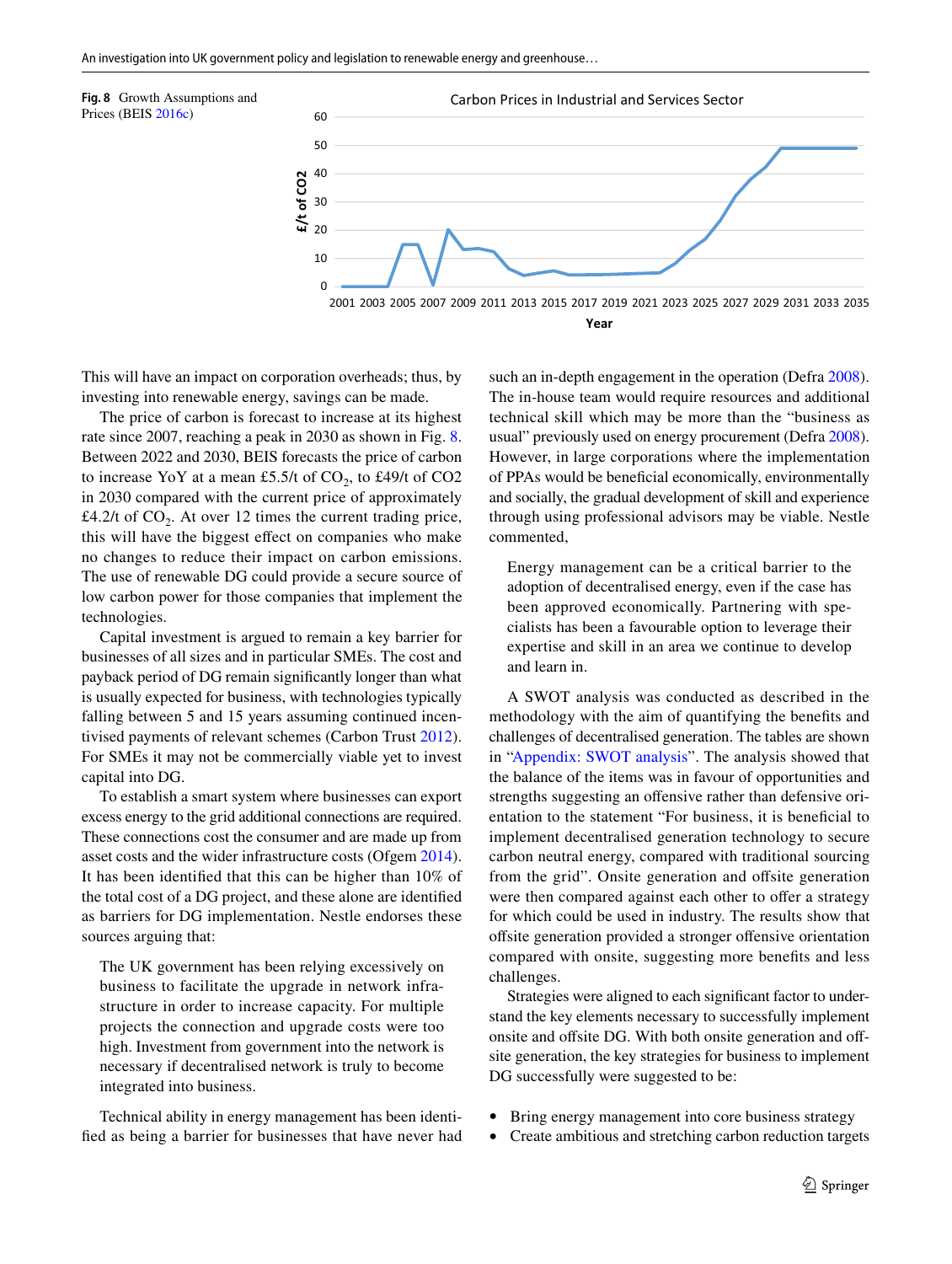- Collaboration for technical expertise and to leverage scale and "one team" action
- Have a mixed portfolio of sourced energy to provide reliability and fexibility

## **Discussion**

The 2009 EU Energy Directive was suggested to be an infuencer of carbon reduction in the last decade. "[The role of](#page-5-1) [UK government](#page-5-1)" section demonstrates the negative correlation between the subsequent introduction of energy policies and the acceleration in decrease of GHG emissions with the biggest decrease happening between 2009 and 2016. The achievements of the RO and FiT can be considered two of the most successful policy implementations for GHG reduction and renewable energy implementation. The fndings concur with the statement from the EU Climate group suggesting that policy and subsequent innovation have been somewhat responsible for driving the GHG reduction and implementation of renewable generation technology.

It was verifed that the energy supply sector had the biggest reduction in GHG emissions of 56% which validates government targets to afect this sector. This shows the direct impact of the FiT scheme and the positive correlation on renewable energy technology. The UK government policy has therefore had success in implementing the GHG reduction strategy and the subsequent commitment in renewable energy technology.

The UK government has announced they will primarily target the transport and power sectors with incentives and investment. Although investment will initiate the change, the UK government has called for business and society to interact with the movement for it to be successful; government will lead investment and innovation, but business will take renewables to market. It highlights the need for a less complex and more fexible trade and fnancial market. The OECD argues that traditional licensing and regulatory pathways need to be revised and amended to allow for the accelerated uptake of renewables into the energy market. The associated costs and time needed for such barriers can be deterrents for business, especially smaller investors who have less fexibility. They present data showing that such regulatory barriers have a statistically signifcant efect on investment in renewables suggesting a signifcant obstruction for investors.

It was identifed that the cost benefts associated with renewable energy savings and DG have been shown to be a key driver for business in efforts to become carbon neutral. Although benefts are attained in terms of brand reputation and corporate social responsibility, the focus for business is on mitigating risk of increasing energy prices, and long-term strategic solutions to securing energy security.

The UK government has suggested that business will need to contribute by bringing renewables to market. However, businesses have argued that the government is relying too heavily on them for investment into the electricity grid. The costly connection charges and lack of investment into the electricity infrastructure have resulted in capacity constraints, and this has to 2020 commitments being at risk. It is therefore suggested that the application of renewable energy could be accelerated if more investment was made in energy infrastructure. It has been identifed that the RE100 engages corporations to collaborate and work towards zero carbon business, using a "power in numbers" approach. The research found that the RE100 has an impact on corporate reputation, as well as bringing clarity and advice to complex energy markets which confrms the mission of stimulating businesses to achieve a net-zero carbon future for all.

Additionally, by committing to renewable energy targets with the RE100, energy management is brought into core business practice which starts to overcome the barrier to decentralised generation implementation. It was argued by "Company A" that businesses have not traditionally come together to work as one team to any large extent. In ["The](#page-8-0) [role of organisations](#page-8-0)" section, this was counter argued by Nestlé and other members of the RE100 with a conclusion that the RE100 is having a positive efect on some of the world's largest organisations and is making an impact on the accessibility to renewable energy for business.

Decentralised generation is a key implementation necessary for the UK's future electricity network, as it is for several other nations too. The benefts and challenges for business have been highlighted, and a resulting SWOT analysis has suggested DG brings more benefts than challenges for business sourcing renewable energy. The primary and secondary research shows agreement with DG implementation having a positive effect for businesses in terms of finances, corporate social responsibility and energy security. With the implementation of DG and a successful smart network, business will be able to beneft from the added visibility and fexibility by using energy away from peak times for fnancial gain. The SWOT analysis was used to compare the benefts and challenges associated with decentralised generation. The results showed that offsite generation proved to be of bigger beneft to a company to source renewable energy in comparison with onsite generation.

Increasing the resource and development allocated to energy management has been identifed as a necessary strategy to increase energy security through increased visibility, fexibility and reliability. The creation of ambitious carbon reduction targets has been suggested as a strategy for DG implementation. This approach could have a positive impact on brand reputation, challenge businesses to make real changes and help drive the decrease in LCOE of renewable technology. This would aid corporate social responsibility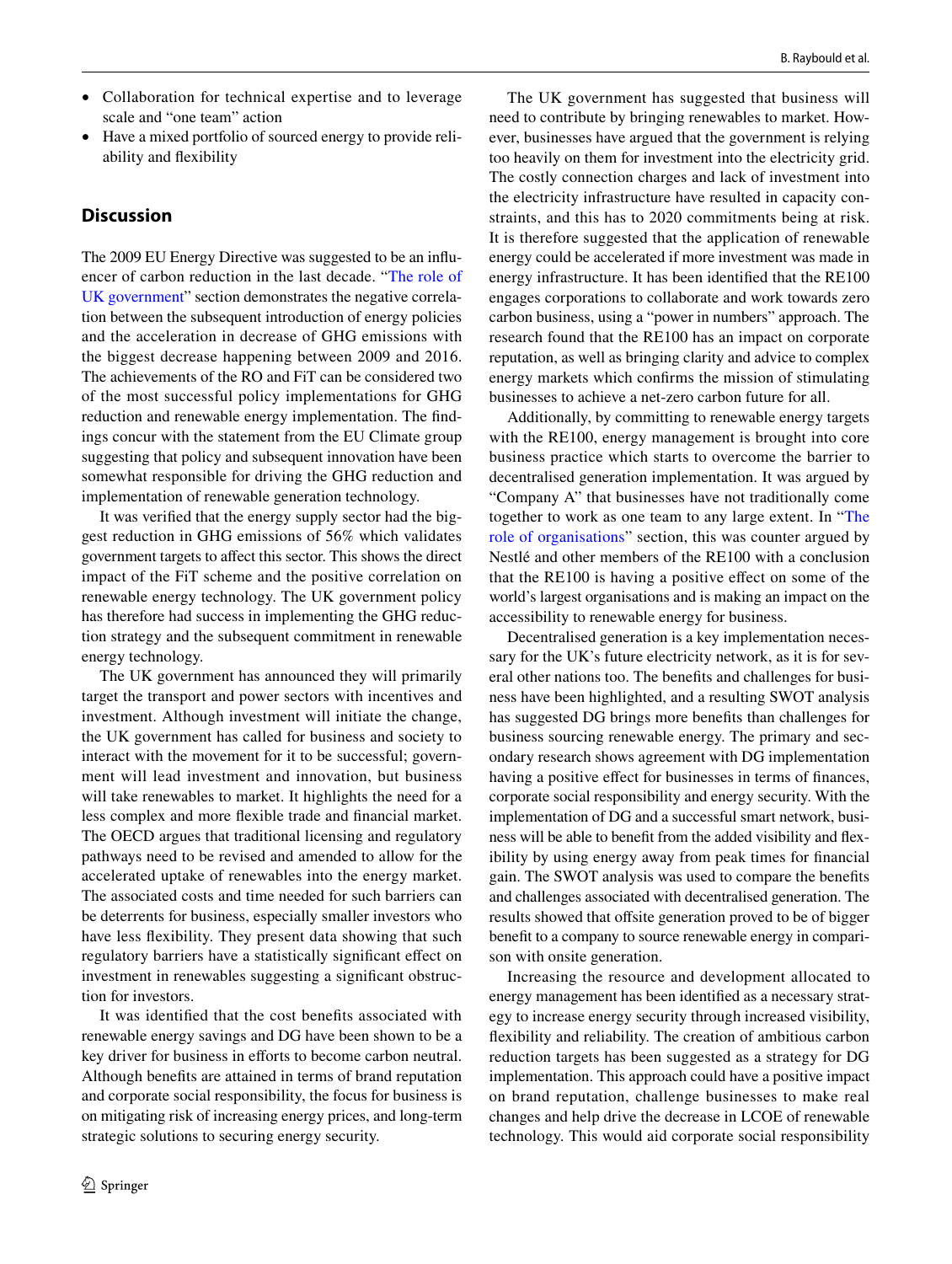and sustainable sourcing, which also indicates a fnancial benefit as discussed in "[The role of UK businesses"](#page-8-2) section.

A challenge for business implementation of DG was suggested to be a lack of expertise and practice in energy management to the scale required. Collaboration with ESCos and organisations such as the RE100 could ensure that technical management is trained throughout organisations and also aids the economies of scale necessary to further reduce the LCOE for renewables. Additional fexibility was highlighted as being a key beneft of DG in business, and a mixed portfolio can allow a business to adapt to changing energy requirements. Rather than focussing all capacity requirement on one source, the results suggest that a broader portfolio of energy income would be more beneficial.

# **Conclusions**

This research has successfully identifed the key drivers of GHG reduction based upon the UK experience. The four main fndings are as follows:

- 1. It has been concluded that government policy and legislation has been signifcant in investing in renewable energy technology, driving innovation since 1990. Business and other organisations have since collaborated to drive the uptake in renewable energy which has had a positive efect on emissions and the LCOE.
- 2. Distributed energy is verifed as being a key measure to implement renewable energy into the future electricity grid. This will beneft supply and demand by reducing capacity constraints that are inevitable without a change in the centralised energy infrastructure. For the private sector to fully integrate distributed energy, additional support is needed from government to decrease complexity of fnancial and energy markets.
- 3. Onsite generation and offsite generation have been analysed, and it concludes that both offer more benefits than challenges to drive renewable energy generation in the UK, compared with traditional fossil fuel energy sourcing. Ofsite generation was presented to provide a better alternative for more consumers compared with onsite generation.
- 4. Four key strategies have been suggested which can be incorporated into business plans. This has the potential to increase the application of decentralised generation in the business and industrial sector, thus aiding carbon reduction commitments on the path to 2050.

Further work such as strategies should be implemented into a selection of businesses in the industrial sector with the aim of accelerating the implementation of decentralised generation into the private sector. This test could then provide the basis for government legislation and policy, specifcally around carbon reduction in the industrial sector and assistance with technical expertise. The national government (the UK in this case but equally applicable in many other countries) and sponsored organisations should establish a programme to ensure technical ability and development are available for the future electricity network. This will help the UK and other nations implement similar schemes and ensure that appropriate skill and knowledge is available to successfully build and maintain the future power grid.

**Acknowledgements** The authors would like to thank the industry professionals that collaborated with the research team and provided valuable information for this investigation, in particular Nestlé of UK & Ireland, Transport for London and an anonymous contributor from industry. This research received no specifc grant from any funding agency in the public, commercial, or not for-proft sectors.

**Open Access** This article is licensed under a Creative Commons Attribution 4.0 International License, which permits use, sharing, adaptation, distribution and reproduction in any medium or format, as long as you give appropriate credit to the original author(s) and the source, provide a link to the Creative Commons licence, and indicate if changes were made. The images or other third party material in this article are included in the article's Creative Commons licence, unless indicated otherwise in a credit line to the material. If material is not included in the article's Creative Commons licence and your intended use is not permitted by statutory regulation or exceeds the permitted use, you will need to obtain permission directly from the copyright holder. To view a copy of this licence, visit<http://creativecommons.org/licenses/by/4.0/>.

# <span id="page-12-0"></span>**Appendix: SWOT analysis**

1. "For business, it is benefcial to implement decentralised generation technology to secure carbon neutral energy, compared with traditional sourcing from the grid".

| Strength                                       | Score |  |
|------------------------------------------------|-------|--|
| Carbon reduction commitments                   | 4.8   |  |
| Increased flexibility                          |       |  |
| Increased reliability—broader portfolio        | 4.4   |  |
| Increased visibility                           | 4.4   |  |
| Negotiable contracts                           | 4.4   |  |
| Securing energy at a fixed price (volatility)  | 4.2   |  |
| Investing in large-scale offsite—big potential |       |  |
| Income generating capacity                     | 4     |  |
| Reducing risk through multiple investors       |       |  |
| Reduce reliance on external companies          |       |  |
| Bringing energy into core business strategy    |       |  |
| Total $\geq$ 3                                 | 11    |  |
| Weakness                                       | Score |  |
| High "cap ex" investment                       |       |  |
| Lack of expertise                              |       |  |
| Long-term contracts                            |       |  |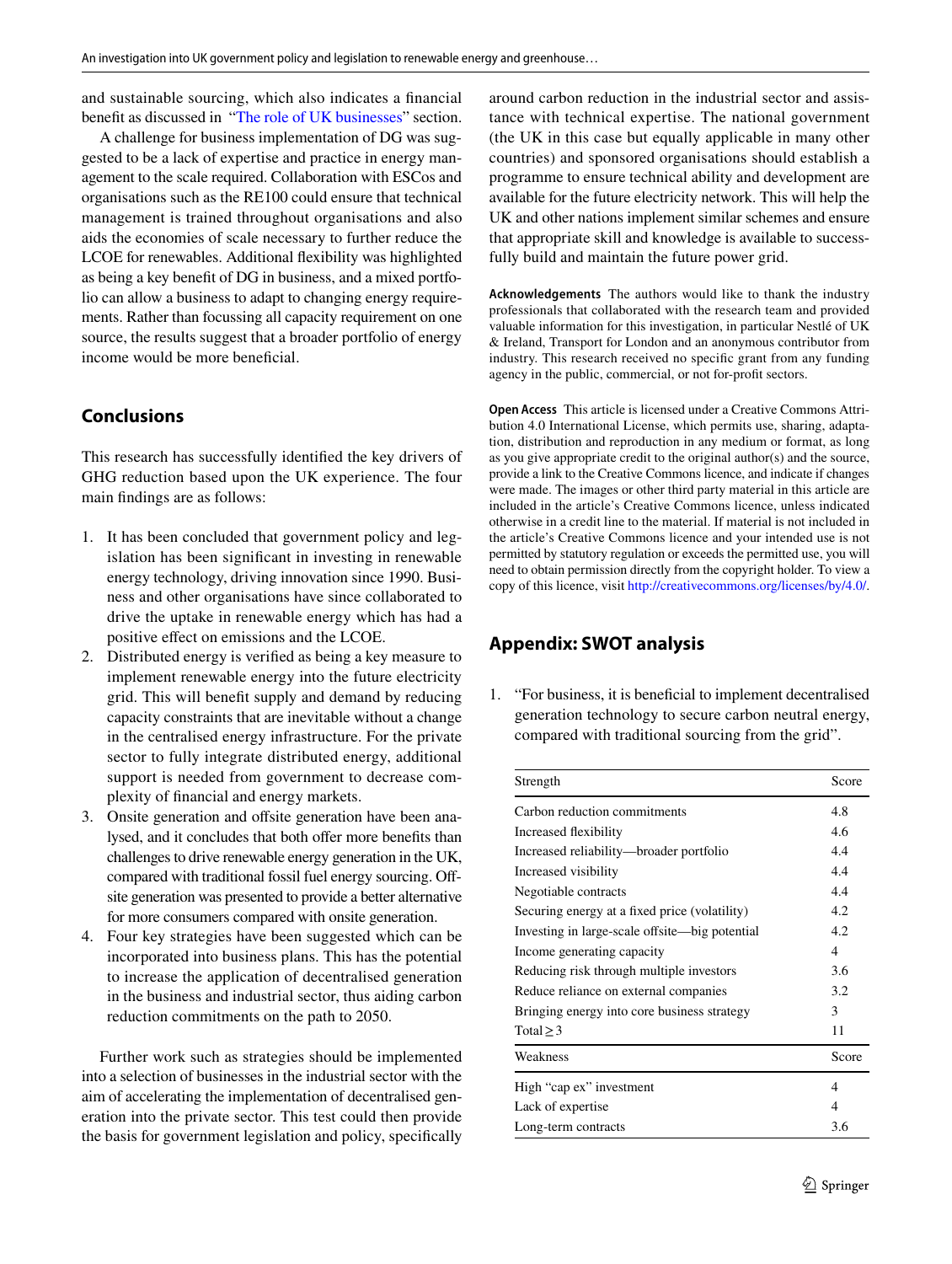| Weakness                                 | Score          |
|------------------------------------------|----------------|
| Complexity of contracts                  | 3.2            |
| Owning additional assets—Illiquid        | 3.2            |
| Complexity of internal approval          | 3              |
| Longer payback period                    | 3              |
| Total $\geq$ 3                           | 7              |
| Opportunity                              | Score          |
| Increasing sustainable resourcing        | 5              |
| Corporate social responsibility          | 4.6            |
| Increasing price of electricity          | 4.6            |
| Decreasing LCOE                          | 4.2            |
| Smart network                            | 4.2.           |
| Forecast increase in the price of carbon | 4.2            |
| Brand reputation                         | 4              |
| Acceleration of technology innovation    | $\overline{A}$ |
| Commitments from government              | 3.6            |
| One team, <i>i.e.</i> RE100              | 3.6            |
| DSR and ANM                              | 3              |
| Total $\geq$ 3                           | 11             |
| Threat                                   | Score          |
| Complex energy markets and legislation   | 4.6            |
| Matching demand and supply               |                |
| Government relying on business           | 4              |
| UK infrastructure—centralised            | 3.6            |
| Declining government fund                | 3.4            |
| Total $\geq$ 3                           | 5              |

# 2. Benefts of onsite generation

| Strength                                       | Score | Strategy                                            |
|------------------------------------------------|-------|-----------------------------------------------------|
| Carbon reduction commit-<br>ments              | 4.8   | Ambitious carbon reduction<br>targets for impact    |
| Increased flexibility                          | 4.6   | Bring energy management<br>into core business model |
| Increased reliability-<br>broader portfolio    | 4.4   | Bring energy management<br>into core business model |
| Income generating capac-<br>ity                | 4     | Bring energy management<br>into core business model |
| Reduce reliance on exter-<br>nal companies     | 3.2   | Bring energy management<br>into core business model |
| Bringing energy into core<br>business strategy | 3     | Demonstrate economic<br>viability                   |
| Total $\geq$ 3                                 | 6     |                                                     |
| Weakness                                       | Score | Strategy                                            |
| High "cap ex" investment                       | 4     | Multiple investors/collabora-<br>tion               |
| Lack of expertise                              | 4     | Collaboration                                       |
| Owning additional<br>assets-Illiquid           | 3.2   | Collaboration                                       |

| Weakness                                    | Score          | Strategy                                            |
|---------------------------------------------|----------------|-----------------------------------------------------|
| Complexity of internal<br>approval          | 3              | Demonstrate economic<br>viability                   |
| Longer payback period                       | 3              | Mixed portfolio of energy<br>procurement            |
| Total $\geq$ 3                              | 5              |                                                     |
| Opportunity                                 | Score          | Strategy                                            |
| Increasing sustainable<br>resourcing        | 5              | Ambitious carbon reduction<br>targets for impact    |
| Corporate social respon-<br>sibility        | 4.6            | Ambitious carbon reduction<br>targets for impact    |
| Increasing price of elec-<br>tricity        | 4.6            | Bring energy management<br>into core business model |
| Decreasing LCOE                             | 4.2            | Leverage scale                                      |
| Smart network                               | 4.2            | Bring energy management<br>into core business model |
| Forecast increase in the<br>price of carbon | 4.2            | Bring energy management<br>into core business model |
| Brand reputation                            | $\overline{4}$ | Ambitious carbon reduction<br>targets for impact    |
| Commitments from gov-<br>ernment            | 3.6            | Collaboration                                       |
| Total $\geq$ 3                              | 8              |                                                     |
| Threat                                      | Score          | Strategy                                            |
| Complex energy markets<br>and legislation   | 4.6            | Collaboration with RE100/<br>technical experts      |
| Matching demand and<br>supply               | 4.4            | Mixed portfolio of energy<br>procurement            |
| Government relying on<br>business           | $\overline{4}$ | Leverage scale                                      |
| UK infrastructure-cen-<br>tralised          | 3.6            | ?                                                   |
| Declining government<br>fund                | 3.4            | ?                                                   |
| Total $\geq$ 3                              | 5              |                                                     |

## 3. Benefits of offsite DG

| Strength                                         |     | Score Strategy                                      |
|--------------------------------------------------|-----|-----------------------------------------------------|
| Carbon reduction commit-<br>ments                | 4.8 | Ambitious carbon reduction<br>targets for impact    |
| Increased flexibility                            | 4.6 | Bring energy management<br>into core business model |
| Increased reliability-<br>broader portfolio      | 4.4 | Bring energy management<br>into core business model |
| Increased visibility                             | 4.4 | Bring energy management<br>into core business model |
| Negotiable contracts                             | 44  | Collaboration with RE100/<br>technical experts      |
| Securing energy at a fixed<br>price (volatility) | 4.2 | Bring energy management<br>into core business model |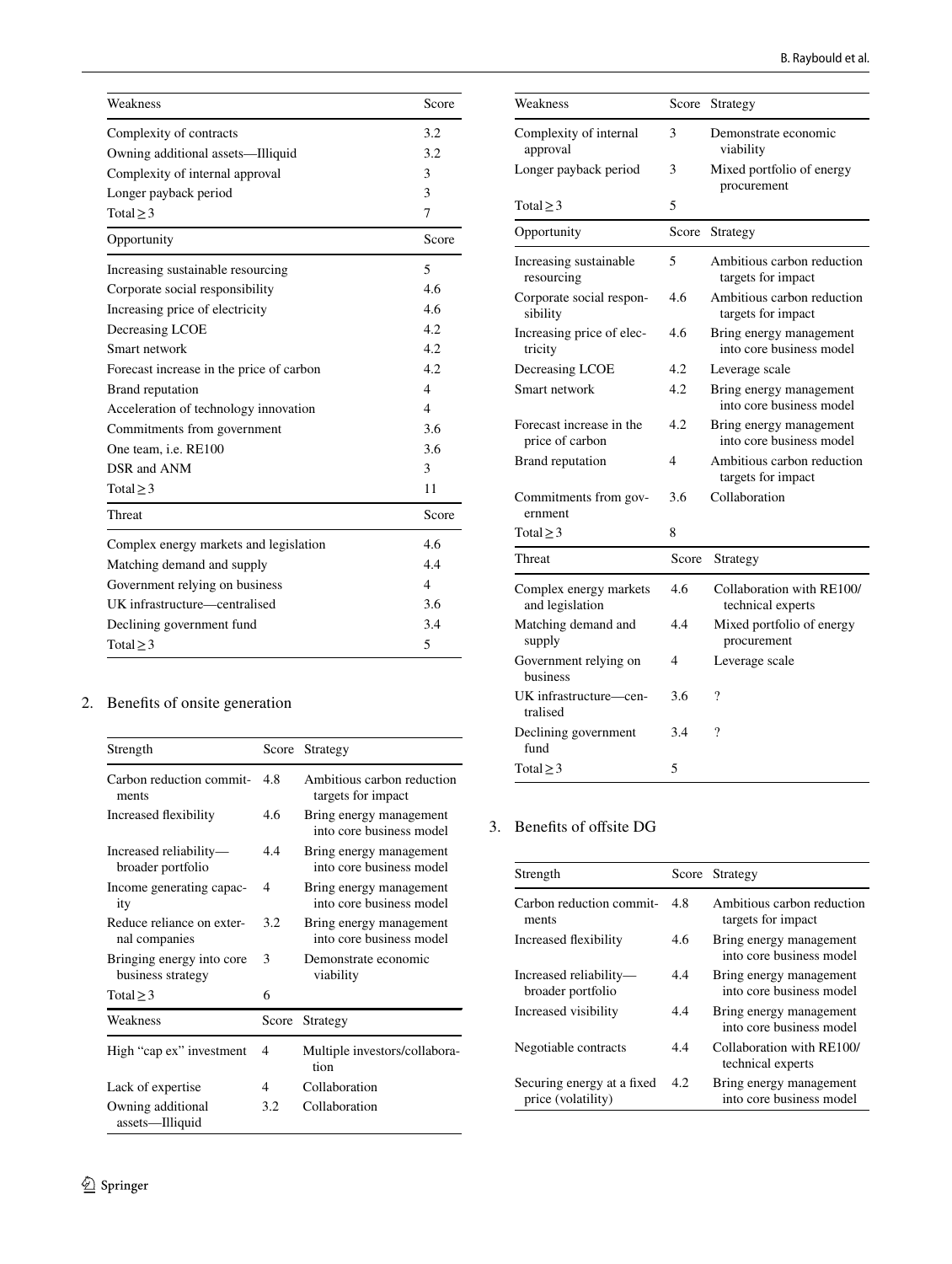| Strength                                          | Score | Strategy                                            |
|---------------------------------------------------|-------|-----------------------------------------------------|
| Investing in large-scale<br>offsite-big potential | 4.2   | Ambitious carbon reduction<br>targets for impact    |
| Income-generating capac-<br>ity                   | 4     | Bring energy management<br>into core business model |
| Reducing risk through<br>multiple investors       | 3.6   | Collaboration                                       |
| Reduce reliance on exter-<br>nal companies        | 3.2   | Bring energy management<br>into core business model |
| Bringing energy into core<br>business strategy    | 3     | Demonstrate economic<br>viability                   |
| Total $\geq$ 3                                    | 11    |                                                     |
| Weakness                                          | Score | Strategy                                            |
| High "cap ex" investment                          | 4     | Multiple investors-col-<br>laboration               |
| Long-term contracts                               | 3.6   | Termination clause                                  |
| Complexity of contracts                           | 3.2   | Collaboration with RE100/<br>technical experts      |
| Complexity of internal<br>approval                | 3     | Demonstrate economic<br>viability                   |
| Longer payback period                             | 3     | Mixed portfolio of energy<br>procurement            |
| Total $\geq$ 3                                    | 5     |                                                     |
| Opportunity                                       | Score | Strategy                                            |
| Increasing sustainable<br>resourcing              | 5     | Ambitious carbon reduction<br>targets for impact    |
| Corporate social respon-<br>sibility              | 4.6   | Ambitious carbon reduction<br>targets for impact    |
| Increasing price of elec-<br>tricity              | 4.6   | Bring energy management<br>into core business model |
| Decreasing LCOE                                   | 4.2   | Leverage scale                                      |
| Smart network                                     | 4.2   | Bring energy management<br>into core business model |
| Forecast increase in the<br>price of carbon       | 4.2   | Bring energy management<br>into core business model |
| Brand reputation                                  | 4     | Ambitious carbon reduction<br>targets for impact    |
| Acceleration of technol-<br>ogy innovation        | 4     | Collaboration                                       |
| Commitments from gov-<br>ernment                  | 3.6   | Collaboration                                       |
| One team, <i>i.e.</i> RE100                       | 3.6   | Collaboration                                       |
| DSR and ANM                                       | 3     | Bring energy management<br>into core business model |
| Total $\geq$ 3                                    | 11    |                                                     |
| Threat                                            | Score | Strategy                                            |
| Complex energy markets<br>and legislation         | 4.6   | Collaboration with RE100/<br>technical experts      |
| Matching demand and<br>supply                     | 4.4   | Mixed portfolio of energy<br>procurement            |
| Government relying on<br>business                 | 4     | Leverage scale                                      |
| UK infrastructure-cen-<br>tralised                | 3.6   | ?                                                   |
| Total $\geq$ 3                                    | 4     |                                                     |

## **References**

- <span id="page-14-15"></span>Allan G, Eromenko I, Gilmartin M, Kockar I, McGregor P (2015) The economics of distributed energy generation: a literature review. Renew Sustain Energy Rev 42:543–556
- <span id="page-14-14"></span>Ang G, Röttgers D, Burli P (2017) The empirics of enabling investment and innovation in renewable energy. OECD Publishing, Paris, 2017, OECD Environment Working Papers, Vol. OECD Environment Working Papers
- <span id="page-14-1"></span>BEIS (2016a) Electricity generation costs. [https://www.gov.uk/gover](https://www.gov.uk/government/publications/beis-electricity-generation-costs-november-2016) [nment/publications/beis-electricity-generation-costs-november-](https://www.gov.uk/government/publications/beis-electricity-generation-costs-november-2016)[2016](https://www.gov.uk/government/publications/beis-electricity-generation-costs-november-2016). Accessed 12 Nov 2017
- <span id="page-14-2"></span>BEIS (2016b) Updated Energy and Emissions Projections 2016. [https://](https://www.gov.uk/government/publications/updated-energy-and-emissions-projections-2016) [www.gov.uk/government/publications/updated-energy-and-emiss](https://www.gov.uk/government/publications/updated-energy-and-emissions-projections-2016) [ions-projections-2016.](https://www.gov.uk/government/publications/updated-energy-and-emissions-projections-2016) Accessed 12 Nov 2017
- <span id="page-14-17"></span>BEIS (2016c) Updated energy and emissions projections: growth assumptions and prices: [https://assets.publishing.service.gov.uk/](https://assets.publishing.service.gov.uk/government/uploads/system/uploads/attachment_data/file/671187/Updated_energy_and_emissions_projections_2017.pdf) [government/uploads/system/uploads/attachment\\_data/fle/67118](https://assets.publishing.service.gov.uk/government/uploads/system/uploads/attachment_data/file/671187/Updated_energy_and_emissions_projections_2017.pdf) [7/Updated\\_energy\\_and\\_emissions\\_projections\\_2017.pdf](https://assets.publishing.service.gov.uk/government/uploads/system/uploads/attachment_data/file/671187/Updated_energy_and_emissions_projections_2017.pdf). Accessed 12 Nov 2017
- <span id="page-14-0"></span>BEIS (2017a) The Clean Growth Strategy. [https://www.gov.uk/gover](https://www.gov.uk/government/publications/clean-growth-strategy) [nment/publications/clean-growth-strategy](https://www.gov.uk/government/publications/clean-growth-strategy). Accessed 12 Nov 2017
- <span id="page-14-4"></span>BEIS (2017b) National Statistics Digest of UK Energy Statistics (DUKES) 2017 [https://www.gov.uk/government/statistics/diges](https://www.gov.uk/government/statistics/digest-of-uk-energy-statistics-dukes-2017-main-report) [t-of-uk-energy-statistics-dukes-2017-main-report](https://www.gov.uk/government/statistics/digest-of-uk-energy-statistics-dukes-2017-main-report). Accessed 12 Nov 2017
- <span id="page-14-3"></span>BEIS (2018a) Feed-in-tarifs: Commissioned Installations by month. [https://www.gov.uk/government/statistics/monthly-small-scale](https://www.gov.uk/government/statistics/monthly-small-scale-renewable-deployment) [-renewable-deployment](https://www.gov.uk/government/statistics/monthly-small-scale-renewable-deployment). Accessed 12 Nov 2017
- <span id="page-14-13"></span>BEIS (2018b) Final UK greenhouse gas emissions national statistics 1990–2016. [https://www.gov.uk/government/collections/fnal](https://www.gov.uk/government/collections/final-uk-greenhouse-gas-emissions-national-statistics) [-uk-greenhouse-gas-emissions-national-statistics](https://www.gov.uk/government/collections/final-uk-greenhouse-gas-emissions-national-statistics). Accessed 12 Nov 2017
- <span id="page-14-9"></span>Berkes F (2009) Evolution of co-management: role of knowledge generation, bridging organizations and social learning. J Environ Manag 90(5):1692–1702
- <span id="page-14-16"></span>Bjørn A, Bey N, Georg S, Røpke I, Hauschild MZ (2017) Is earth recognized as a fnite system in corporate responsibility reporting? J Clean Prod 163:106–117
- <span id="page-14-11"></span>Boyce C, Palena N (2006) Conducting in depth interviews: a guide for designing and conducting in-depth interviews for evaluation input. Pathfnder International, Watertown, p 12
- <span id="page-14-6"></span>Brulle RJ, Carmichael J, Jenkins JC (2012) Shifting public opinion on climate change: an empirical assessment of factors infuencing concern over climate change in the US, 2002–2010. Clim Change 114(2):169–188
- <span id="page-14-5"></span>Business Energy (2018) Business Electricity Pricing Information. [https](https://www.businessenergy.com/electricity/) [://www.businessenergy.com/electricity/.](https://www.businessenergy.com/electricity/) Accessed 25 March 2018
- <span id="page-14-12"></span>Campello M, Graham JR, Harvey CR (2010) The real efects of fnancial constraints: evidence from a fnancial crisis. J Financ Econ 97(3):470–487
- <span id="page-14-18"></span>Carbon Trust (2012) Making sense of renewable energy technologies: Opportunities for business. [https://www.carbontrust.com/media](https://www.carbontrust.com/media/63632/ctg011-renewable-energy-technologies.pdf) [/63632/ctg011-renewable-energy-technologies.pdf](https://www.carbontrust.com/media/63632/ctg011-renewable-energy-technologies.pdf). Accessed 25 March 2018
- <span id="page-14-8"></span>Carley S (2009) Distributed generation: an empirical analysis of primary motivators. Energy Policy 37(5):1648–1659
- <span id="page-14-10"></span>Chen W, Yin H (2017) Optimal subsidy in promoting distributed renewable energy generation based on policy beneft. Clean Technol Environ Policy 19(1):225–233
- <span id="page-14-7"></span>Chmutina K, Goodier CI (2014) Alternative future energy pathways: assessment of the potential of innovative decentralised energy systems in the UK. Energy Policy 66:62–72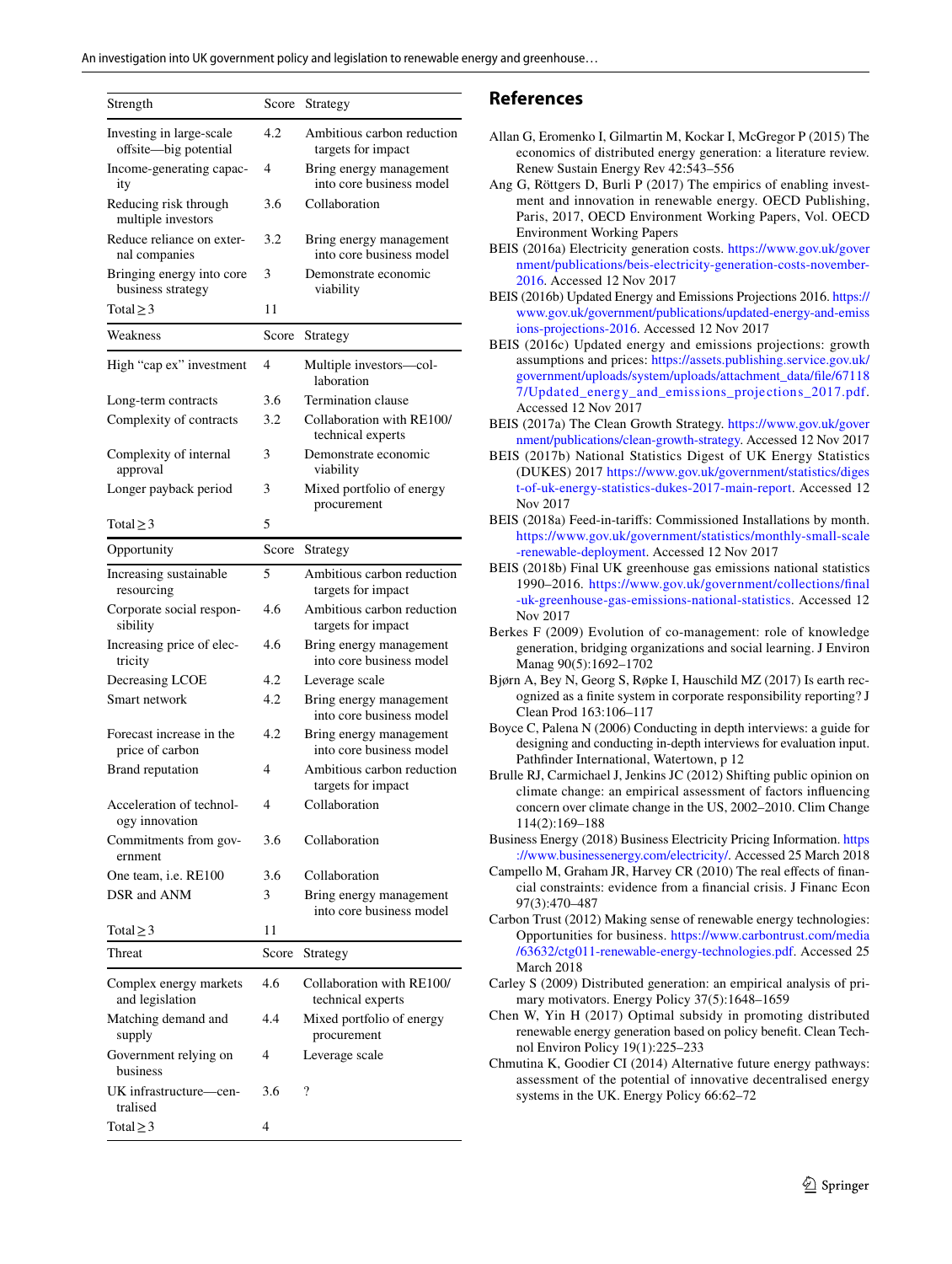- <span id="page-15-40"></span>Clearfeau (2013) Nestle Fawdon Factory AD Plant. [http://clearfeau](http://clearfleau.com/portfolio/nestle-fawdon-factory-ad-plant/) [.com/portfolio/nestle-fawdon-factory-ad-plant/.](http://clearfleau.com/portfolio/nestle-fawdon-factory-ad-plant/) Accessed 25 March 2018
- <span id="page-15-29"></span>Cowburn A (2017) Government preparing to scrap EU's green energy targets after Brexit. [https://www.independent.co.uk/news/uk/](https://www.independent.co.uk/news/uk/politics/government-preparing-to-scrap-eu-s-green-energy-targets-after-brexit-a7684771.html) [politics/government-preparing-to-scrap-eu-s-green-energy-targe](https://www.independent.co.uk/news/uk/politics/government-preparing-to-scrap-eu-s-green-energy-targets-after-brexit-a7684771.html) [ts-after-brexit-a7684771.html.](https://www.independent.co.uk/news/uk/politics/government-preparing-to-scrap-eu-s-green-energy-targets-after-brexit-a7684771.html) Accessed 25 March 2018
- <span id="page-15-18"></span>DECC (2014) Smart Grid Vision and Route map. [https://assets.publi](https://assets.publishing.service.gov.uk/government/uploads/system/uploads/attachment_data/file/285417/Smart_Grid_Vision_and_RoutemapFINAL.pdf) [shing.service.gov.uk/government/uploads/system/uploads/attac](https://assets.publishing.service.gov.uk/government/uploads/system/uploads/attachment_data/file/285417/Smart_Grid_Vision_and_RoutemapFINAL.pdf) [hment\\_data/fle/285417/Smart\\_Grid\\_Vision\\_and\\_RoutemapFI](https://assets.publishing.service.gov.uk/government/uploads/system/uploads/attachment_data/file/285417/Smart_Grid_Vision_and_RoutemapFINAL.pdf) [NAL.pdf](https://assets.publishing.service.gov.uk/government/uploads/system/uploads/attachment_data/file/285417/Smart_Grid_Vision_and_RoutemapFINAL.pdf). Accessed 25 March 2018
- <span id="page-15-42"></span>Defra (2008) Decentralised energy. Business opportunity in resource efficiency and carbon management. [https://www.cisl.cam.ac.uk/](https://www.cisl.cam.ac.uk/publications/archive-publications/decentralised-energy) [publications/archive-publications/decentralised-energy](https://www.cisl.cam.ac.uk/publications/archive-publications/decentralised-energy). Accessed 25 March 2018
- <span id="page-15-38"></span>Department for Trade and Industry (2007) Review of distributed generation. [https://www.ofgem.gov.uk/ofgem-publications/52326/](https://www.ofgem.gov.uk/ofgem-publications/52326/review-distributed-generation.pdf) [review-distributed-generation.pdf](https://www.ofgem.gov.uk/ofgem-publications/52326/review-distributed-generation.pdf) (Accessed 25.03.2018)
- <span id="page-15-9"></span>Directive 2009/28/EC (2009) [https://eur-lex.europa.eu/legal-content/](https://eur-lex.europa.eu/legal-content/EN/ALL/%3furi%3dcelex%253A32009L0028) [EN/ALL/?uri=celex%3A32009L0028.](https://eur-lex.europa.eu/legal-content/EN/ALL/%3furi%3dcelex%253A32009L0028) Accessed 25 March 2018
- <span id="page-15-0"></span>Ellabban O, Abu-Rub H, Blaabjerg F (2014) Renewable energy resources: current status, future prospects and their enabling technology. Renew Sustain Energy Rev 39:748–764
- <span id="page-15-19"></span>Energy and Climate Change Committee (2016) Low Carbon Network Infrastructure. [https://publications.parliament.uk/pa/cm201617/](https://publications.parliament.uk/pa/cm201617/cmselect/cmenergy/267/267.pdf) [cmselect/cmenergy/267/267.pdf](https://publications.parliament.uk/pa/cm201617/cmselect/cmenergy/267/267.pdf). Accessed 25 March 2018
- <span id="page-15-6"></span>Energy-UK (2017) Electricity Generation. Energy-UK.org. [https://](https://www.energy-uk.org.uk/energy-industry/electricity-generation.html) [www.energy-uk.org.uk/energy-industry/electricity-generation](https://www.energy-uk.org.uk/energy-industry/electricity-generation.html) [.html.](https://www.energy-uk.org.uk/energy-industry/electricity-generation.html) Accessed 25 March 2018
- <span id="page-15-14"></span>Epstein MJ, Buhovac AR (2008) Making sustainability work/best practices in managing and measuring corporate social, environmental and economic impacts, 2nd edn. Greenleaf Publishing Ltd., Sheffield
- <span id="page-15-32"></span>Epstein MJ, Westbrook RA (2001) Linking actions to profts in strategic decision making. MIT Sloan Management, Massachusetts, pp 39–49
- <span id="page-15-10"></span>EU ETS (2018) EU Emissions Trading System, Climate Action. [https](https://ec.europa.eu/clima/policies/ets_en) [://ec.europa.eu/clima/policies/ets\\_en.](https://ec.europa.eu/clima/policies/ets_en) Accessed 25 March 2018
- <span id="page-15-11"></span>European Commission (2017) Two years after Paris Progress: towards meeting the EU's climate commitments. [https://ec.europa.eu/](https://ec.europa.eu/clima/sites/clima/files/strategies/progress/docs/swd_2017_xxx_en.pdf) [clima/sites/clima/fles/strategies/progress/docs/swd\\_2017\\_xxx\\_](https://ec.europa.eu/clima/sites/clima/files/strategies/progress/docs/swd_2017_xxx_en.pdf) [en.pdf.](https://ec.europa.eu/clima/sites/clima/files/strategies/progress/docs/swd_2017_xxx_en.pdf) Assessed 12 Nov 2017
- <span id="page-15-1"></span>Gielen D, Boshell F, Saygin D, Bazilian MD, Wagner N, Gorini R (2019) The role of renewable energy in the global energy transformation. Energy Strategy Rev 24:38–50
- <span id="page-15-24"></span>Gillham B (2005) Research interviewing: the range of techniques: a practical guide. McGraw-Hill Education, New York
- <span id="page-15-25"></span>Given LM (2008) The SAGE encyclopedia of qualitative research methods. SAGE, Los Angeles
- <span id="page-15-26"></span>Goodwin J (ed) (2012) SAGE secondary data analysis. Sage.
- <span id="page-15-35"></span>GSK (2015) Detailed carbon value chain. GSK.com. [https://www.](https://www.gsk.com/media/3632/detailed-carbon-value-chain.pdf) [gsk.com/media/3632/detailed-carbon-value-chain.pdf.](https://www.gsk.com/media/3632/detailed-carbon-value-chain.pdf) Assessed 12 Nov 2017
- <span id="page-15-36"></span>HM Government (2017) The Clean Growth Strategy. [https://www.gov.](https://www.gov.uk/government/publications/clean-growth-strategy) [uk/government/publications/clean-growth-strategy](https://www.gov.uk/government/publications/clean-growth-strategy). Assessed 12 Nov 2017
- <span id="page-15-31"></span>HM Treasury (2016) Autumn Statement 2016. [https://www.gov.uk/](https://www.gov.uk/government/topical-events/autumn-statement-2016) [government/topical-events/autumn-statement-2016](https://www.gov.uk/government/topical-events/autumn-statement-2016). Assessed 12 Nov 2017
- <span id="page-15-20"></span>Ho WS, Hashim H, Lim JS, Klemeš JJ (2013) Combined design and load shifting for distributed energy system. Clean Technol Environ Policy 15(3):433–444
- <span id="page-15-16"></span>Ho WS, Khor CS, Hashim H, Lim JS, Ashina S, Herran DS (2015) Optimal operation of a distributed energy generation system for a sustainable palm oil-based eco-community. Clean Technol Environ Policy 17(6):1597–1617
- <span id="page-15-5"></span>IEA (2017) International Energy Agency, [www.iea.org/publications/](http://www.iea.org/publications/renewables2017/) [renewables2017/.](http://www.iea.org/publications/renewables2017/) Assessed 12 Nov 2017
- <span id="page-15-22"></span>Imperial College London and Element Energy (2014) Infrastructure in a low-carbon energy system to 2030: Transmission and distribution—Final report for the committee on climate change
- <span id="page-15-13"></span>Jolly A (2014) Clean tech, clean profts: using efective innovation and sustainable business practices to win in the new low-carbon economy. Kogan Page Limited, London
- <span id="page-15-2"></span>Kaundinya DP, Balachandra P, Ravindranath NH (2009) Gridconnected versus stand-alone energy systems for decentralized power—a review of literature. Renew Sustain Energy Rev 13(8):2041–2050
- <span id="page-15-33"></span>Kraft Foods (2012) Case Studies: 2G. [https://www.theade.co.uk/asset](https://www.theade.co.uk/assets/docs/case-studies/2GKraftFoods.pdf) [s/docs/case-studies/2GKraftFoods.pdf](https://www.theade.co.uk/assets/docs/case-studies/2GKraftFoods.pdf). Assessed 12 Nov 2017
- <span id="page-15-7"></span>Mardoyan A, Braun P (2015) Analysis of Czech subsidies for solid biofuels. Int J Green Energy 12(4):405–408
- <span id="page-15-34"></span>Marks and Spencer (2018) Responsible sourcing, [https://corporate.](https://corporate.marksandspencer.com/plan-a/business-wide/responsible-sourcing) [marksandspencer.com/plan-a/business-wide/responsible-sourc](https://corporate.marksandspencer.com/plan-a/business-wide/responsible-sourcing) [ing](https://corporate.marksandspencer.com/plan-a/business-wide/responsible-sourcing). Assessed 12 Nov 2017
- <span id="page-15-8"></span>Maroušek J, Hašková S, Zeman R, Váchal J, Vaníčková R (2015) Assessing the implications of EU subsidy policy on renewable energy in Czech Republic. Clean Technol Environ Policy 17(2):549–554
- <span id="page-15-17"></span>Maroušek J, Stehel V, Vochozka M, Maroušková A, Kolář L (2018) Postponing of the intracellular disintegration step improves efficiency of phytomass processing. J Clean Prod 199:173–176
- <span id="page-15-30"></span>OECD (2017) The Government Role in Mobilising Investment and Innovation in Renewable Energy. [https://www.oecd.org/cgf/forum](https://www.oecd.org/cgfi/forum/The-governments-role-in-mobilising-investment-and-innovation-in-renewable-energy-Insights.pdf) [/The-governments-role-in-mobilising-investment-and-innovation](https://www.oecd.org/cgfi/forum/The-governments-role-in-mobilising-investment-and-innovation-in-renewable-energy-Insights.pdf) [-in-renewable-energy-Insights.pdf](https://www.oecd.org/cgfi/forum/The-governments-role-in-mobilising-investment-and-innovation-in-renewable-energy-Insights.pdf). Assessed 16 Dec 2017
- <span id="page-15-41"></span>Ofgem (2014) Community Energy Grid Connections: Working group report to the Secretary of State. [https://www.ofgem.gov.uk/publi](https://www.ofgem.gov.uk/publications-and-updates/community-energy-grid-connections-working-group-report) [cations-and-updates/community-energy-grid-connections-worki](https://www.ofgem.gov.uk/publications-and-updates/community-energy-grid-connections-working-group-report) [ng-group-report](https://www.ofgem.gov.uk/publications-and-updates/community-energy-grid-connections-working-group-report). Assessed 16 Dec 2017
- <span id="page-15-27"></span>Ofgem (2018) The Renewable Obligation. [https://www.ofgem.gov.uk/](https://www.ofgem.gov.uk/sites/default/files/docs/2014/02/buy-out_price_and_mututalisation_ceiling_2014-15_2_0.pdf) [sites/default/fles/docs/2014/02/buy-out\\_price\\_and\\_mututalisa](https://www.ofgem.gov.uk/sites/default/files/docs/2014/02/buy-out_price_and_mututalisation_ceiling_2014-15_2_0.pdf) [tion\\_ceiling\\_2014-15\\_2\\_0.pdf.](https://www.ofgem.gov.uk/sites/default/files/docs/2014/02/buy-out_price_and_mututalisation_ceiling_2014-15_2_0.pdf) Assessed 12 Nov 2017
- <span id="page-15-4"></span>Ozoemena M, Cheung WM, Hasan R (2018) Comparative LCA of technology improvement opportunities for a 1.5-MW wind turbine in the context of an onshore wind farm. Clean Technol Environ Policy 20(1):173–190
- <span id="page-15-12"></span>Pfau M, Haigh MM, Sims J, Wigley S (2008) The infuence of corporate social responsibility campaigns on public opinion. Corp Reput Rev 11(2):145–154
- <span id="page-15-37"></span>Shezan SA, Saidur R, Ullah KR, Hossain A, Chong WT, Julai S (2015) Feasibility analysis of a hybrid off-grid wind–DG-battery energy system for the eco-tourism remote areas. Clean Technol Environ Policy 17(8):2417–2430
- <span id="page-15-3"></span>Simons PJ, Cheung WM (2016) Development of a quantitative analysis system for greener and economically sustainable wind farms. J Clean Prod 133:886–898
- <span id="page-15-23"></span>Stewart DW, Kamins MA (1993) Secondary research information sources and methods, vol 4. SAGE Publications, London
- <span id="page-15-21"></span>Strbac G, Aunedi M, Pudjianto DF, Djapic P, Gammon S, Druce R (2012) Understand the balancing challenge. DECC 2012
- <span id="page-15-15"></span>Strbac G, Konstantelos I, Pollitt M, Green R (2016) Delivering futureproof energy infrastructure. Report for National Infrastructure Commission
- <span id="page-15-28"></span>Sun P, Nie PY (2015) A comparative study of feed-in tariff and renewable portfolio standard policy in renewable energy industry. Renewable Energy 74:255–262
- <span id="page-15-39"></span>The Association for Decentralised Energy (2016) Flexibility on demand Giving customers control to secure our electricity system. [https://](https://www.theade.co.uk/resources/flexibility-on-demand-giving-customers-control-to-secure-our-electricity-su) [www.theade.co.uk/resources/fexibility-on-demand-giving-custo](https://www.theade.co.uk/resources/flexibility-on-demand-giving-customers-control-to-secure-our-electricity-su) [mers-control-to-secure-our-electricity-su](https://www.theade.co.uk/resources/flexibility-on-demand-giving-customers-control-to-secure-our-electricity-su). Assessed 16 Dec 2017